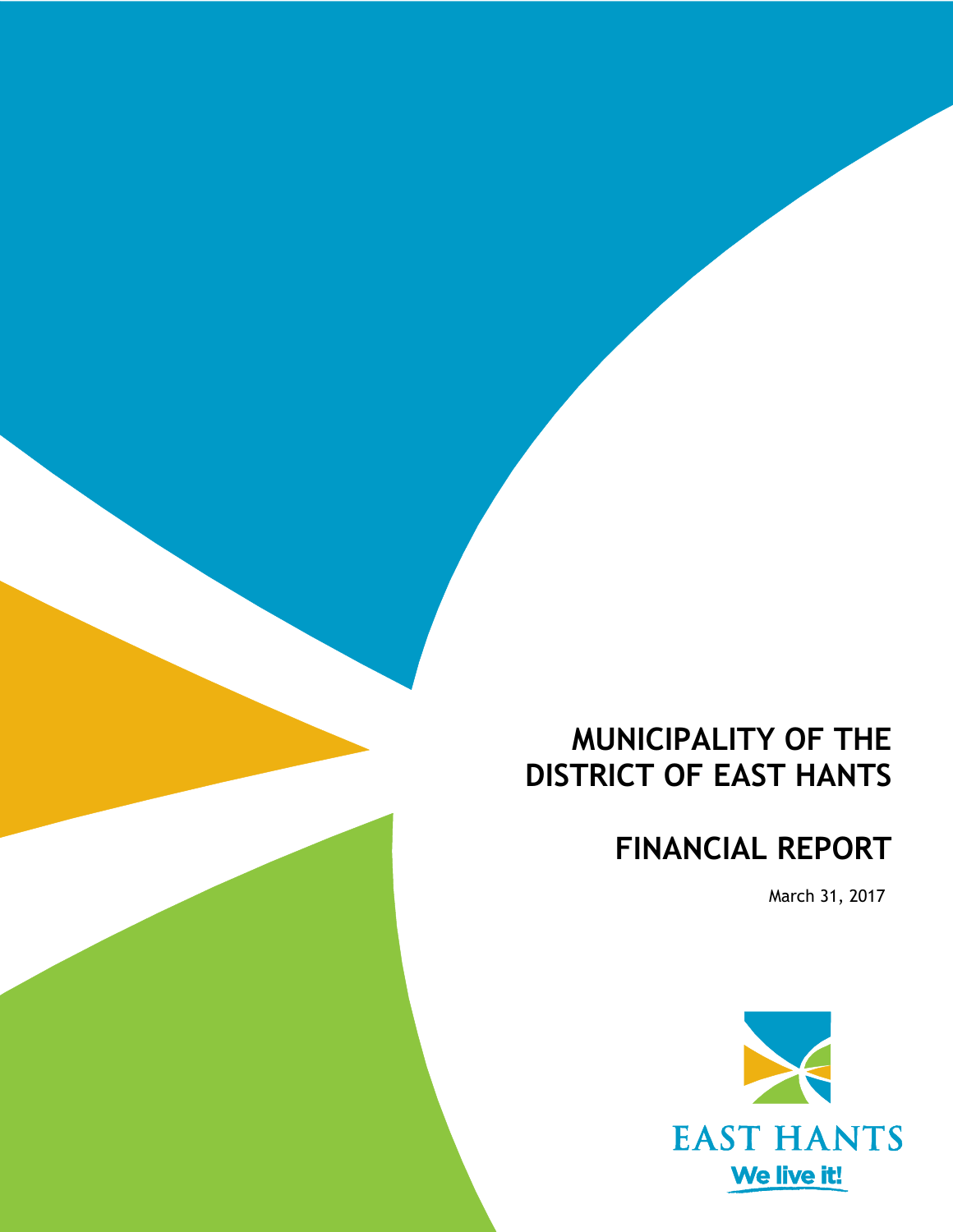|                                                            | Page         |
|------------------------------------------------------------|--------------|
| Auditor's Report                                           |              |
| <b>Consolidated Statement of Financial Position</b>        | 1            |
| <b>Consolidated Statement of Operations</b>                | $\mathbf{2}$ |
| Consolidated Statement of Changes of Net Debt              | 3            |
| <b>Consolidated Statement of Cash Flow</b>                 | 4            |
| Notes to the Consolidated Financial Statements             | $5 - 16$     |
| Schedule of Current Fund Operations - Municipal Operations | 17           |
| Schedule of Financial Position - Municipal Operations      | 18           |
| Schedule of Current Fund Operations - Water Utility        | 19           |
| Schedule of Financial Position - Water Utility             | 20           |
| Schedule of Capital Fund Operations - Municipal Operations | 21           |
| Schedule of Financial Position - Municipal Capital Fund    | 22           |
| Schedule of Reserve Operations                             | 23           |
| Schedule of Financial Position - Reserves Fund             | 24           |
| Reconciliation of the Financial Plan to the PSAS Budget    | 25           |
| Consolidated Schedule of Operations by Function            | $26 - 27$    |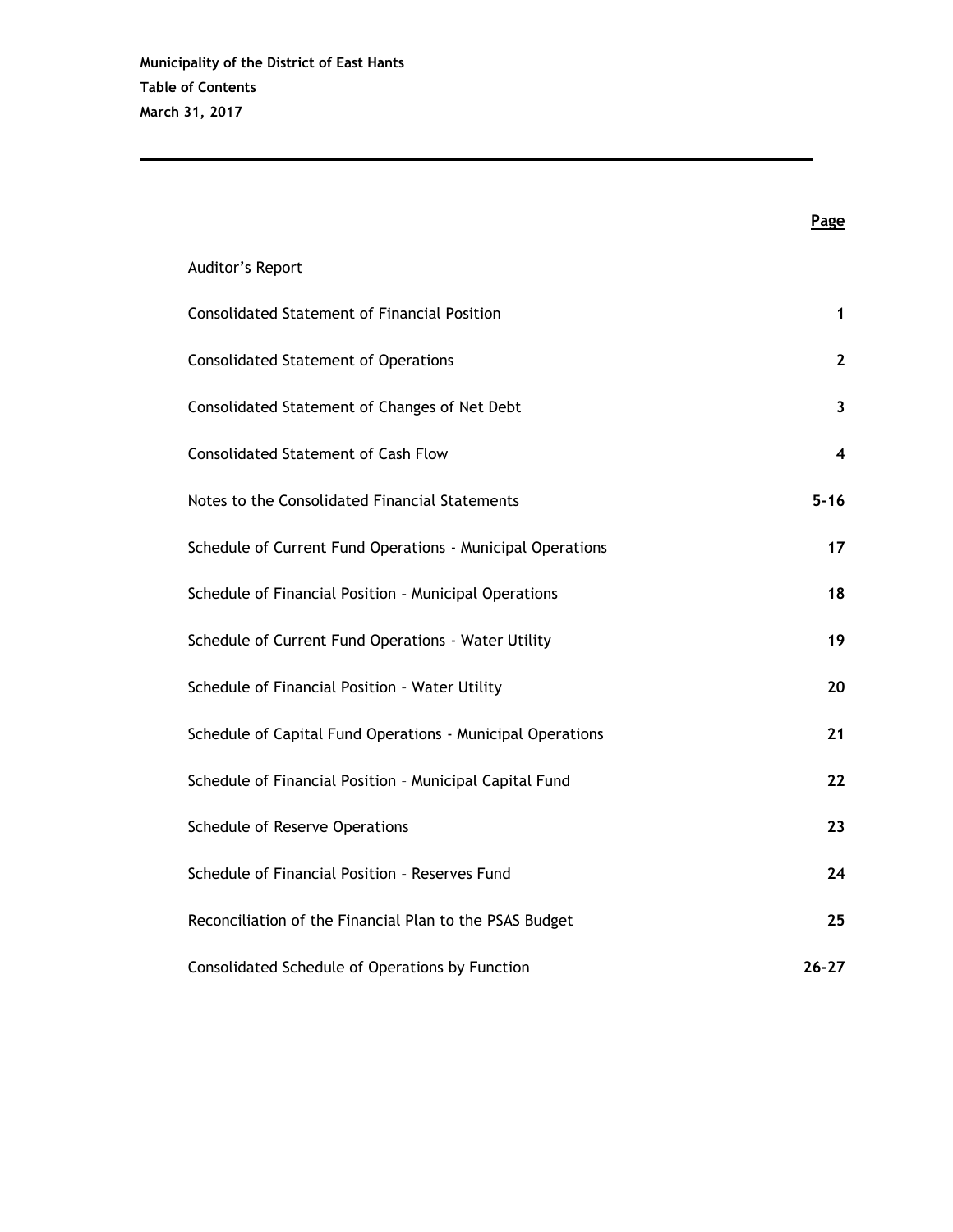# **Deloitte.**

Deloitte LLP Purdy's Wharf Tower II 1969 Upper Water Street Suite 1500 Halifax NS B3J 3R7 Canada

Tel: 902-422-8541 Fax: 902-423-5820 www.deloitte.ca

# **Independent Auditor's Report**

His Worship the Warden and Members of Council of the Municipality of the District of East Hants

We have audited the accompanying consolidated financial statements of the Municipality of the District of East Hants, which comprise the consolidated statement of financial position as at March 31, 2017, and the consolidated statements of operations, changes in net debt and cash flows for the year then ended, and a summary of significant accounting policies and other explanatory information.

#### **Management's Responsibility for the Financial Statements**

Management is responsible for the preparation and fair presentation of these consolidated financial statements in accordance with Canadian public sector accounting standards, and for such internal control as management determines is necessary to enable the preparation of consolidated financial statements that are free from material misstatement, whether due to fraud or error.

#### **Auditor's Responsibility**

Our responsibility is to express an opinion on these consolidated financial statements based on our audit. We conducted our audit in accordance with Canadian generally accepted auditing standards. Those standards require that we comply with ethical requirements and plan and perform the audit to obtain reasonable assurance about whether the consolidated financial statements are free from material misstatement.

An audit involves performing procedures to obtain audit evidence about the amounts and disclosures in the consolidated financial statements. The procedures selected depend on the auditor's judgment, including the assessment of the risks of material misstatement of the consolidated financial statements, whether due to fraud or error. In making those risk assessments, the auditor considers internal control relevant to the entity's preparation and fair presentation of the consolidated financial statements in order to design audit procedures that are appropriate in the circumstances, but not for the purpose of expressing an opinion on the effectiveness of the entity's internal control. An audit also includes evaluating the appropriateness of accounting policies used and the reasonableness of accounting estimates made by management, as well as evaluating the overall presentation of the consolidated financial statements.

We believe that the audit evidence we have obtained is sufficient and appropriate to provide a basis for our audit opinion.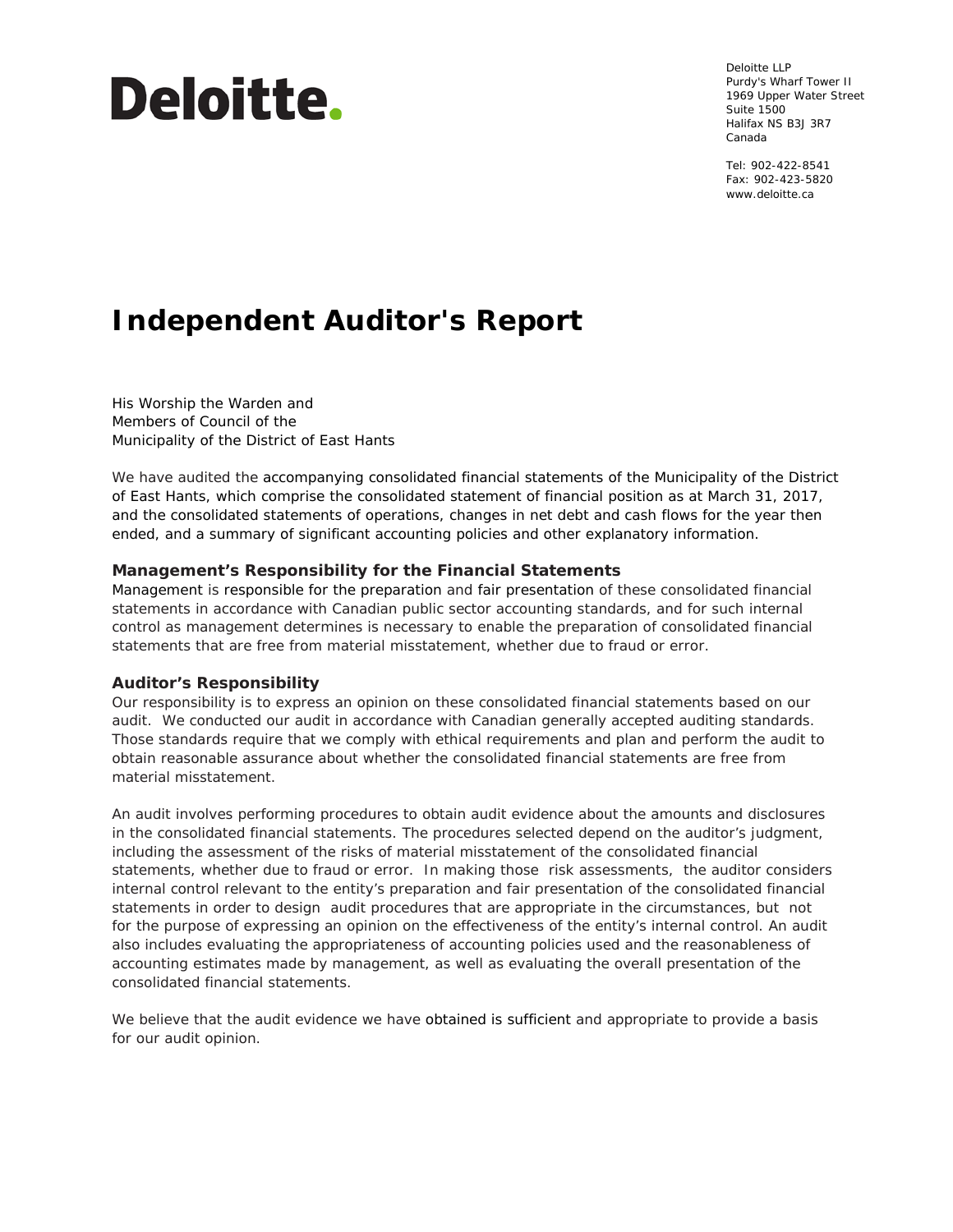#### **Opinion**

In our opinion, the financial statements present fairly, in all material respects, the consolidated financial position of the Municipality of the District of East Hants as at March 31, 2017, and the results of its operations, net debt, and its cash flows for the year then ended in accordance with Canadian public sector accounting standards.

Deboutter LLP

Chartered Professional Accountants August 3, 2017 Halifax, Nova Scotia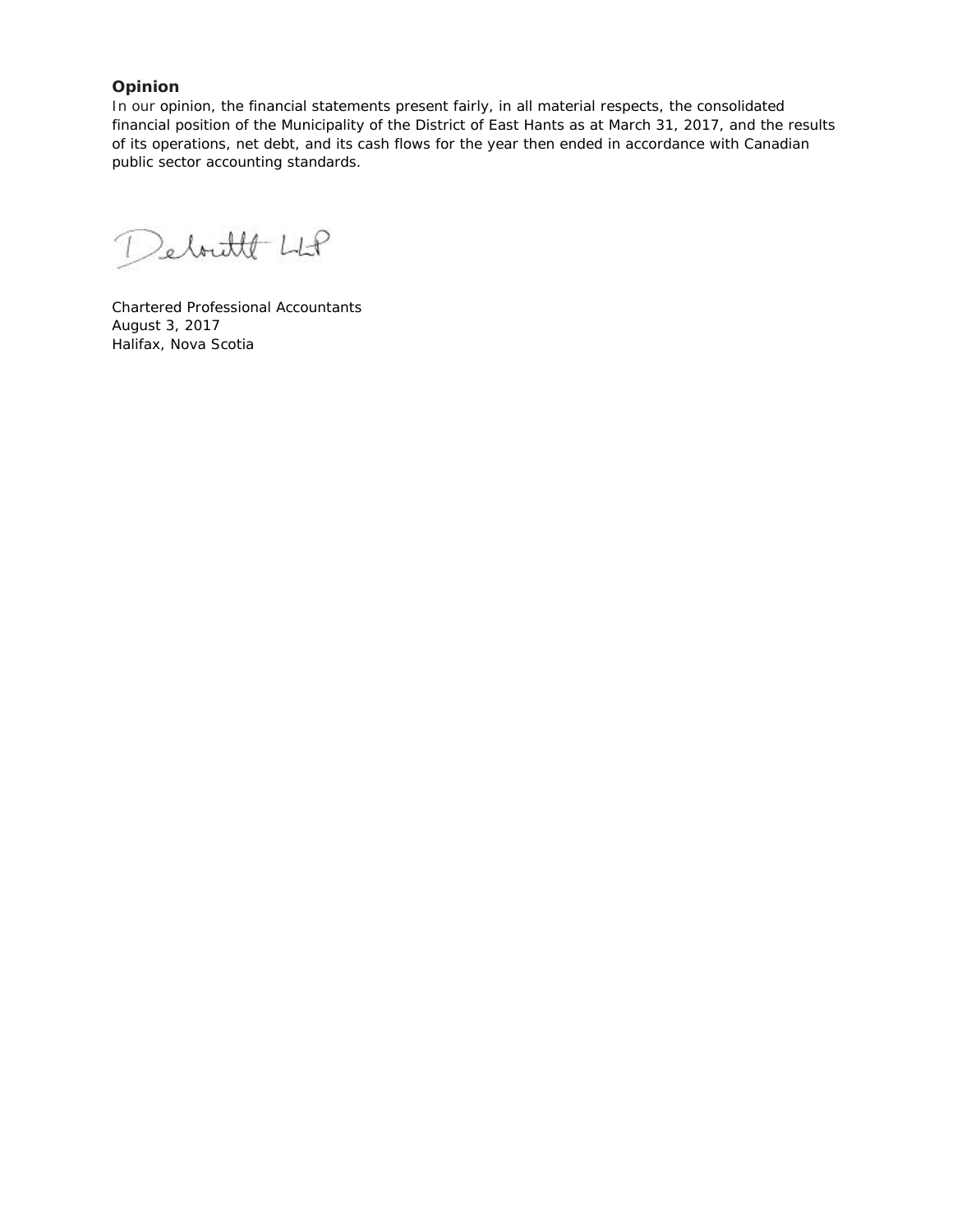|                                                   | 2017             | 2016             |  |  |
|---------------------------------------------------|------------------|------------------|--|--|
| <b>FINANCIAL ASSETS</b>                           |                  |                  |  |  |
| Cash (Note 2)                                     | \$<br>23,461,556 | \$<br>21,832,056 |  |  |
| Taxes and water rates receivable (Note 3)         | 2,519,597        | 2,471,186        |  |  |
| Accounts receivable (Note 4)                      | 1,175,707        | 1,508,049        |  |  |
|                                                   | 27,156,860       | 25,811,291       |  |  |
| <b>LIABILITIES</b>                                |                  |                  |  |  |
| Accounts payable and accrued liabilities (Note 5) | 1,838,252        | 2,882,559        |  |  |
| Deferred revenue - general                        | 1,548,185        | 1,479,203        |  |  |
| Deferred revenue - obligatory reserve (Note 6)    | 3,660,644        | 3,578,057        |  |  |
| Employee future benefits (Note 9 & 10)            | 1,264,565        | 959,334          |  |  |
| Tax sale surplus                                  | 377,356          | 258,293          |  |  |
| Net Long-term liabilities (Note 8)                | 26,479,010       | 27,688,711       |  |  |
|                                                   | 35,168,012       | 36,846,157       |  |  |
| <b>NET DEBT</b>                                   | (8,011,152)      | (11, 034, 866)   |  |  |
| <b>NON FINANCIAL ASSETS</b>                       |                  |                  |  |  |
| Tangible capital assets (Note 7)                  | 75,098,580       | 75,847,972       |  |  |
| Work in progress (Note 7)                         | 1,275,973        | 957,501          |  |  |
| Inventory and prepaid expenses                    | 260,374          | 266,426          |  |  |
|                                                   | 76,634,927       | 77,071,899       |  |  |
| <b>ACCUMULATED SURPLUS (Note 12d)</b>             | 68,623,775<br>S  | \$<br>66,037,033 |  |  |

**Contingency (Note 15)**

**Approved on Behalf of the Municipality of the District of East Hants**

………………………………………………Warden

………………………………………………Clerk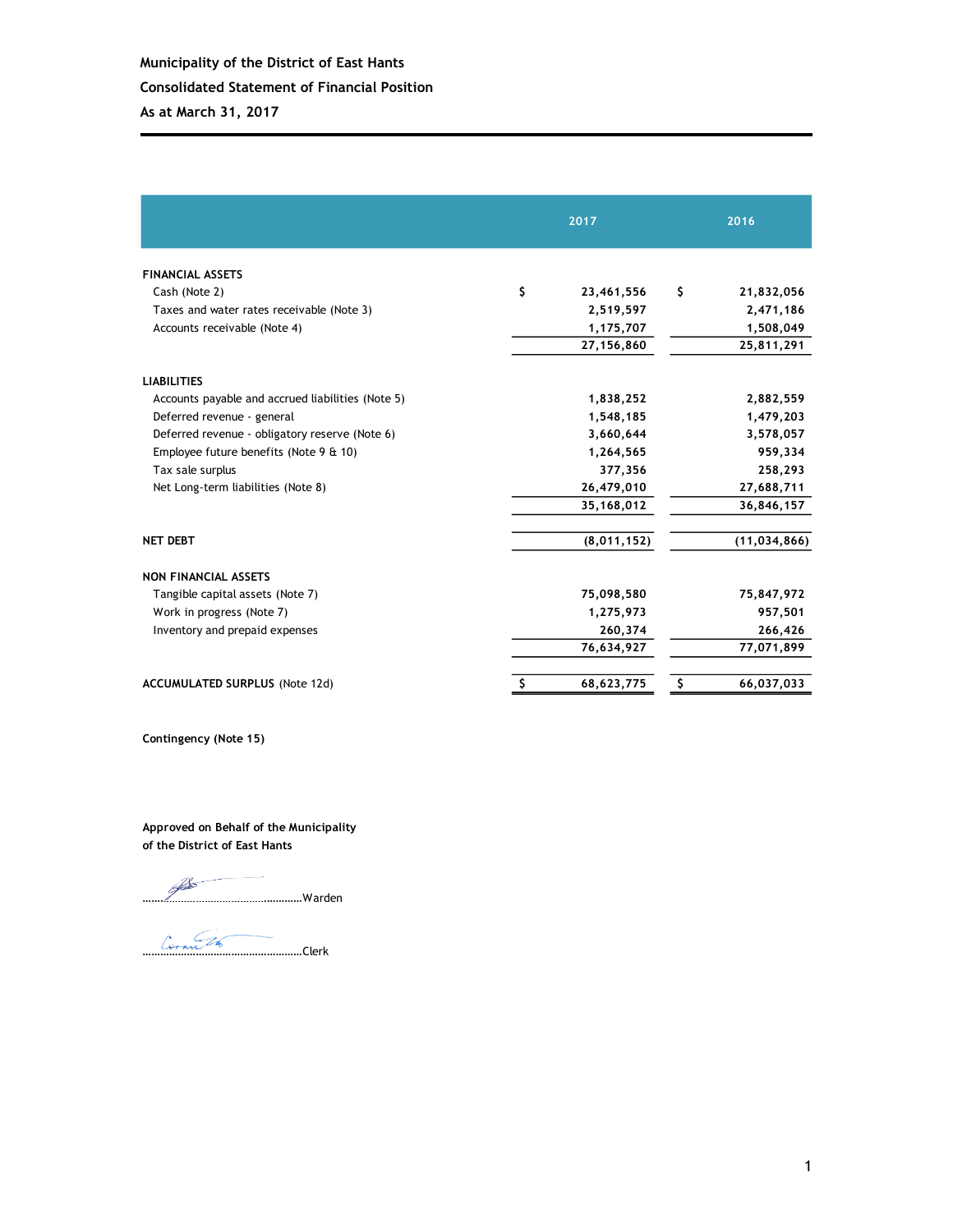# **Consolidated Statement of Operations**

|                                                             |                         | 2017       |    | 2017          |    | 2016          |
|-------------------------------------------------------------|-------------------------|------------|----|---------------|----|---------------|
|                                                             | <b>Budget Unaudited</b> |            |    | <b>Actual</b> |    | <b>Actual</b> |
|                                                             |                         | (Note 16)  |    |               |    |               |
|                                                             |                         |            |    |               |    |               |
| Revenues                                                    |                         |            |    |               |    |               |
| Property taxes (Note 13)                                    | \$                      | 25,608,263 | S. | 25,636,758    | Ŝ. | 24,808,421    |
| Grants in lieu of taxes                                     |                         | 180,165    |    | 188,129       |    | 186,160       |
| Sale of services                                            |                         | 914,515    |    | 943,658       |    | 894,849       |
| Other revenue from own sources                              |                         | 765,466    |    | 993,510       |    | 1,001,021     |
| Unconditional transfers from other governments              |                         | 179,300    |    | 461,305       |    | 204,181       |
| Conditional transfers from federal or provincial government |                         | 249,706    |    | 162,850       |    | 178,559       |
| Government grants                                           |                         | 1,012,845  |    | 1,012,845     |    | 1,321,100     |
| Development and other contributions applied                 |                         | 588,841    |    | 503,593       |    | 108,016       |
| Water utility                                               |                         | 1,702,085  |    | 1,765,578     |    | 1,751,389     |
| <b>Total Revenues</b>                                       |                         | 31,201,186 |    | 31,668,226    |    | 30,453,696    |
| <b>Expenses</b>                                             |                         |            |    |               |    |               |
| General government services                                 |                         | 5,767,361  |    | 5,491,222     |    | 5, 135, 555   |
| Protective services                                         |                         | 6,852,029  |    | 6,787,112     |    | 6,575,019     |
| Education services (Note 13)                                |                         | 4,860,710  |    | 4,861,500     |    | 4,641,048     |
| Social services (Note 13)                                   |                         | 74,000     |    | 63,130        |    | 61,121        |
| <b>Transportation services</b>                              |                         | 2,128,754  |    | 2,223,469     |    | 2,054,185     |
| Environmental health services                               |                         | 4,855,637  |    | 4,660,564     |    | 4,598,343     |
| Environmental development services                          |                         | 1,789,830  |    | 997,119       |    | 1,204,153     |
| Landfill closure/post closure costs                         |                         |            |    | 8,610         |    | 22,139        |
| Recreation and cultural services                            |                         | 1,827,437  |    | 1,898,351     |    | 1,463,601     |
| Water utility                                               |                         | 2,264,943  |    | 2,090,407     |    | 2,103,007     |
| <b>Total Expenses</b>                                       |                         | 30,420,701 |    | 29,081,484    |    | 27,858,171    |
| <b>Annual Surplus</b>                                       |                         | 780,485    |    | 2,586,742     |    | 2,595,525     |
| Accumulated Surplus, Beginning of Year                      |                         | 66,037,033 |    | 66,037,033    |    | 63,441,508    |
| Accumulated Surplus, End of Year                            | \$                      | 66,817,518 | \$ | 68,623,775    | \$ | 66,037,033    |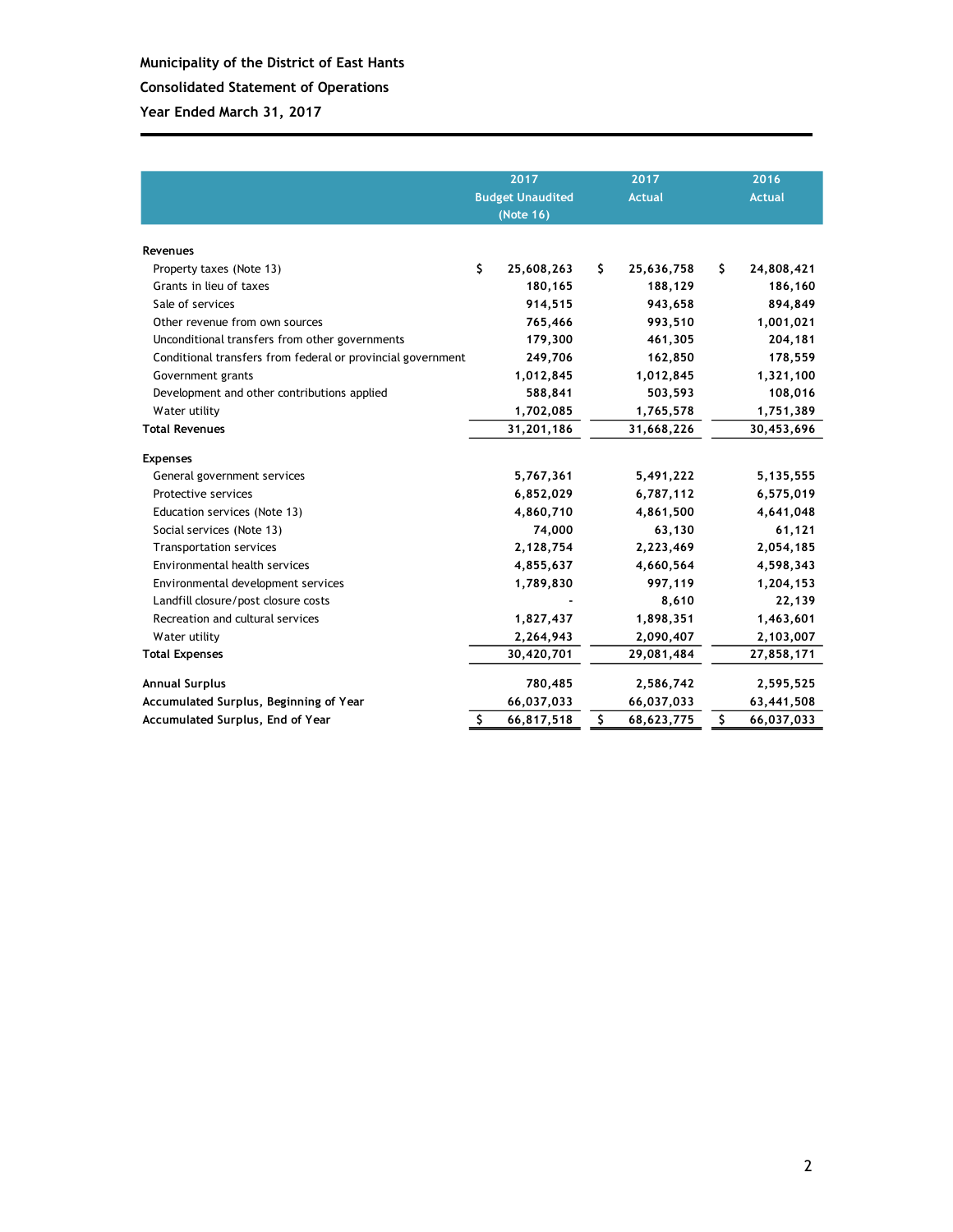# **Municipality of the District of East Hants Consolidated Statement of Changes of Net Debt Year Ended March 31, 2017**

|                                              | 2017                    | 2017              | 2016                 |
|----------------------------------------------|-------------------------|-------------------|----------------------|
|                                              | <b>Budget Unaudited</b> | <b>Actual</b>     | <b>Actual</b>        |
|                                              | (Note 16)               |                   |                      |
|                                              |                         |                   |                      |
| <b>Annual Surplus</b>                        | 780,485                 | \$<br>2,586,742   | S.<br>2,595,525      |
|                                              |                         |                   |                      |
| Tangible Capital Assets and Work-in-Progress |                         |                   |                      |
| Acquisition of tangible capital assets       | (3,644,246)             | (2, 357, 616)     | (2, 413, 378)        |
| Amortization of tangible capital assets      | 2,740,804               | 2,740,804         | 2,714,763            |
| Net gain on sale of tangible capital assets  | (465, 242)              | (465, 242)        | (258, 198)           |
| Proceeds on sale of tangible capital assets  | 512,974                 | 512,974           | 302,480              |
|                                              | (855, 710)              | 430,920           | 345,667              |
| <b>Other Non-Financial Assets</b>            |                         |                   |                      |
| Decrease in inventory and prepaid expenses   |                         | 6,052             | 93,834               |
| Decrease (Increase) in Net Debt              | (75, 225)               | 3,023,714         | 3,035,026            |
| Net Debt, Beginning of Year                  | (11, 034, 866)          | (11, 034, 866)    | (14,069,892)         |
| Net Debt, End of Year                        | Ś<br>(11, 110, 091)     | \$<br>(8,011,152) | S.<br>(11, 034, 866) |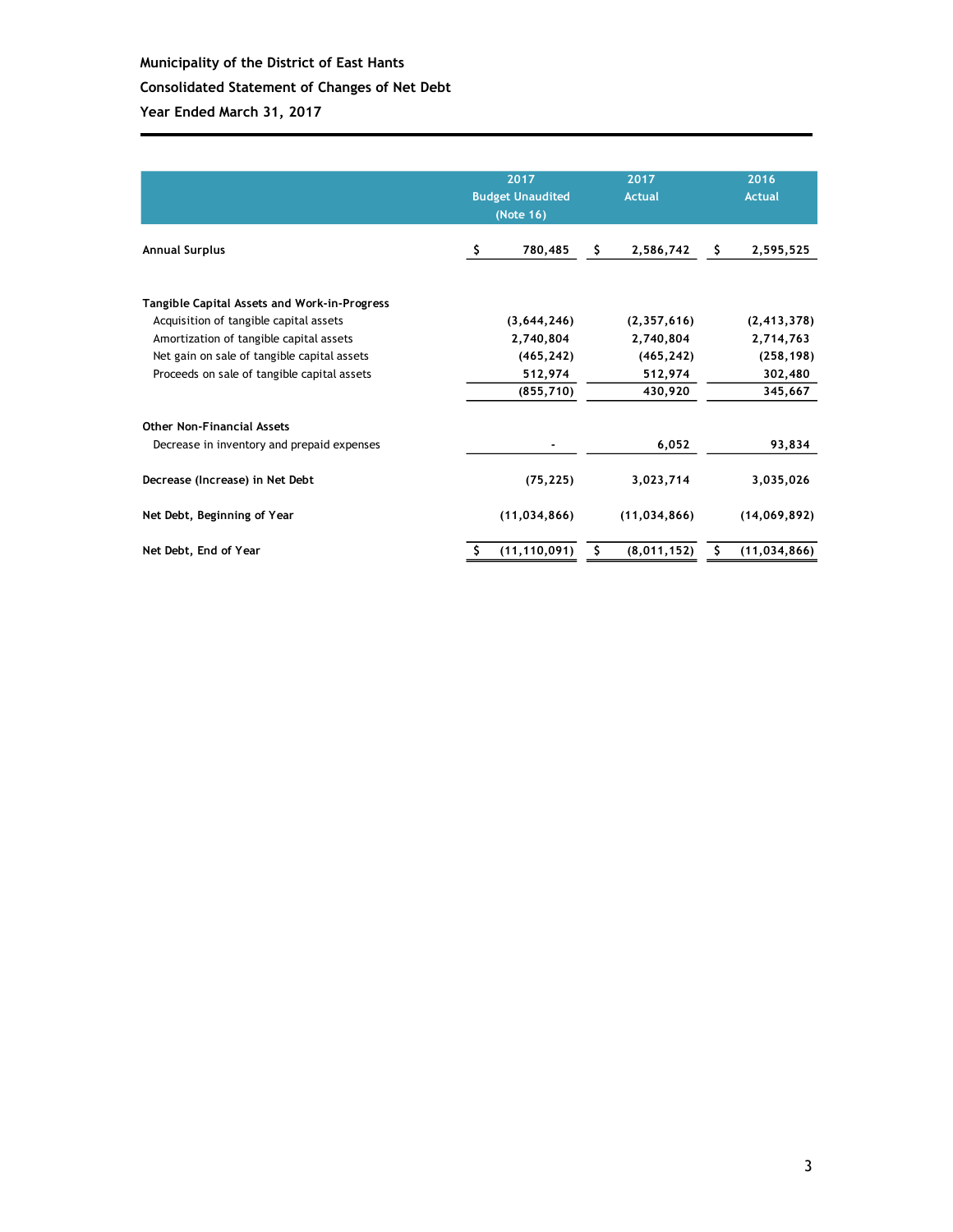# **Consolidated Statement of Cash Flow**

|                                                 | 2017             | 2016 |               |  |
|-------------------------------------------------|------------------|------|---------------|--|
| <b>Operating Transactions</b>                   |                  |      |               |  |
| Annual surplus                                  | \$<br>2,586,742  | \$   | 2,595,525     |  |
| Add amortization of tangible capital assets     | 2,740,804        |      | 2,714,763     |  |
|                                                 | 5,327,546        |      | 5,310,288     |  |
| Changes in Non-Cash Assets and Liabilities      |                  |      |               |  |
| Decrease (increase) in accounts receivable      | 332,342          |      | (276, 864)    |  |
| Increase in taxes receivable                    | (48, 411)        |      | (179, 159)    |  |
| Decrease in accounts payable and accruals       | (1,044,307)      |      | (130, 939)    |  |
| Increase in tax sale surplus                    | 119,063          |      | 72,738        |  |
| Increase in deferred revenue                    | 151,569          |      | 334,646       |  |
| Increase in employee benefits/other obligations | 305,231          |      | 231,349       |  |
| Decrease in inventory and prepaid expenses      | 6,051            |      | 93,834        |  |
| Net gain on sale of tangible capital assets     | (465, 242)       |      | (258, 198)    |  |
|                                                 | (643, 704)       |      | (112, 593)    |  |
| Net Change in Cash From Operations              | 4,683,842        |      | 5,197,695     |  |
| <b>Financing Transactions</b>                   |                  |      |               |  |
| Long-term liabilities issued (Note 8e)          | 340,000          |      | 1,071,000     |  |
| Long-term liabilities retired (Note 8c)         | (1, 549, 700)    |      | (1,635,953)   |  |
|                                                 | (1, 209, 700)    |      | (564, 953)    |  |
| <b>Capital Transactions</b>                     |                  |      |               |  |
| Additions to tangible capital assets            | (2,039,144)      |      | (2,329,304)   |  |
| Increase in work in progress                    | (318, 472)       |      | (84, 074)     |  |
| Proceeds on sale of tangible capital assets     | 512,974          |      | 302,480       |  |
|                                                 | (1,844,642)      |      | (2, 110, 898) |  |
| Increase in Cash Position                       | 1,629,500        |      | 2,521,844     |  |
| Cash Position, Beginning of Year                | 21,832,056       |      | 19,310,212    |  |
| Cash Position, End of Year                      | \$<br>23,461,556 | \$   | 21,832,056    |  |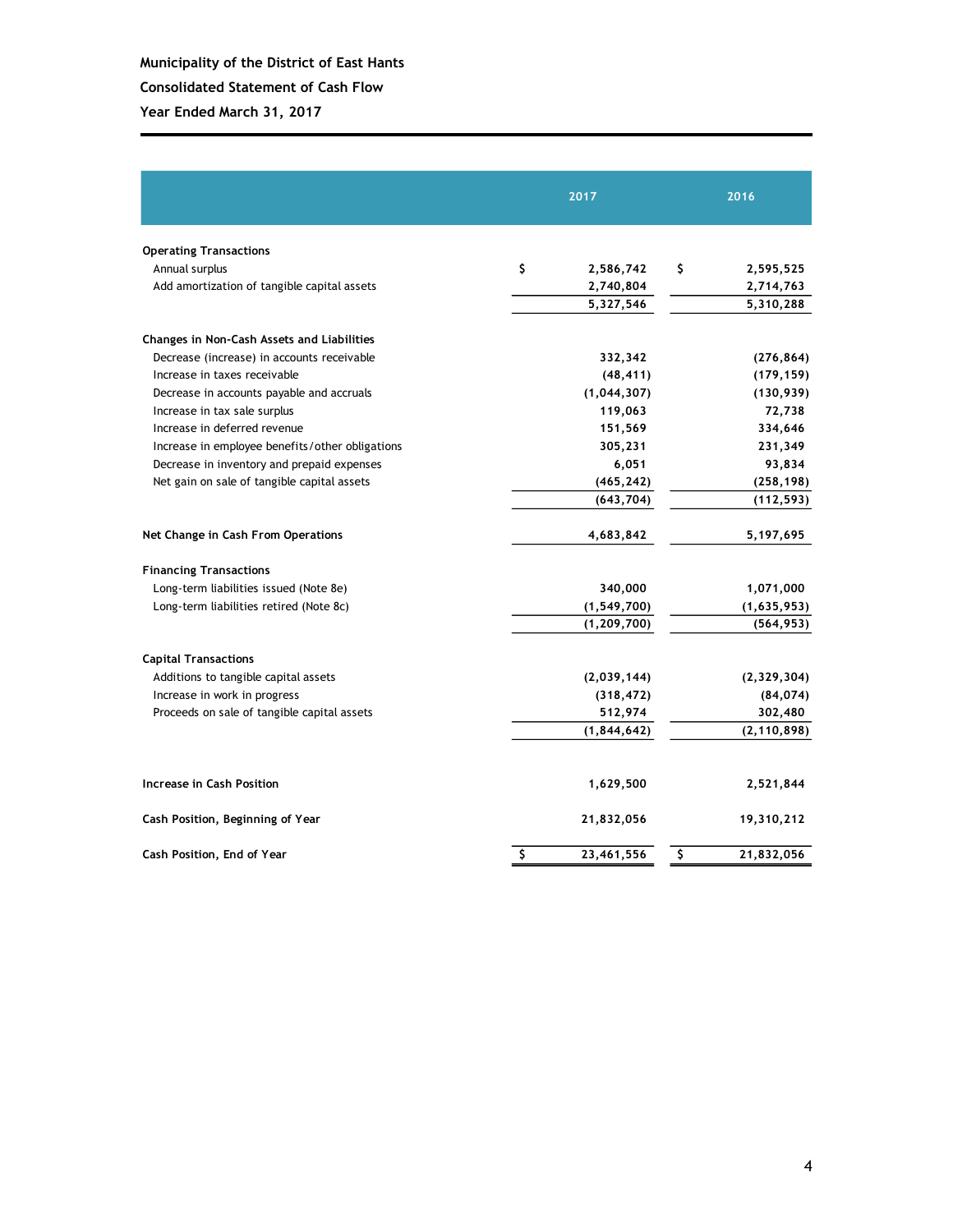#### 1. **Significant Accounting Policies**

The consolidated financial statements of the Municipality of East Hants "Municipality" are the representations of management prepared in accordance with Canadian Public Sector accounting standards established by the Public Sector Accounting Board (PSAB) of the Chartered Professional Accountants of Canada (CPA Canada). Significant aspects of the accounting policies adopted by the Municipality of East Hants are as follows:

#### **a) Reporting Entity**

These consolidated financial statements reflect the assets, liabilities, revenues, expenditures and changes in net debt and financial position of the reporting entity. The reporting entity is comprised of all organizations and enterprises accountable to the Municipality for the administration of their financial affairs and resources and which are owned or controlled by the Municipality, namely:

- General Operating and Capital
- Water Utility Operating and Capital

Inter-departmental and inter-organizational transactions and balances between these entities and organizations are eliminated.

#### **b) Fund Accounting**

Funds within the consolidated financial statements consist of current, capital and reserve funds.

Council approves certain amounts to be set aside in reserves and reserve funds for future operating and capital purposes. Transfers between funds are recorded as adjustments to the appropriate fund balance.

#### **c) Revenue and Expenditure Recognition**

Revenues are recorded using the accrual basis of accounting as they are earned and measurable. Funds from external parties and earnings thereon restricted by agreement or legislation are accounted for as Deferred Revenue - Obligatory Reserve Funds until used for the purpose specified. Expenditures are recognized using the accrual method of accounting.

Property tax revenue is based on assessments determined in accordance with the Province of Nova Scotia legislation. Tax rates are set annually. Taxation revenues are recorded at the time tax billings are issued. Assessments are subject to appeal. Penalties on overdue taxes are recorded in the period levied.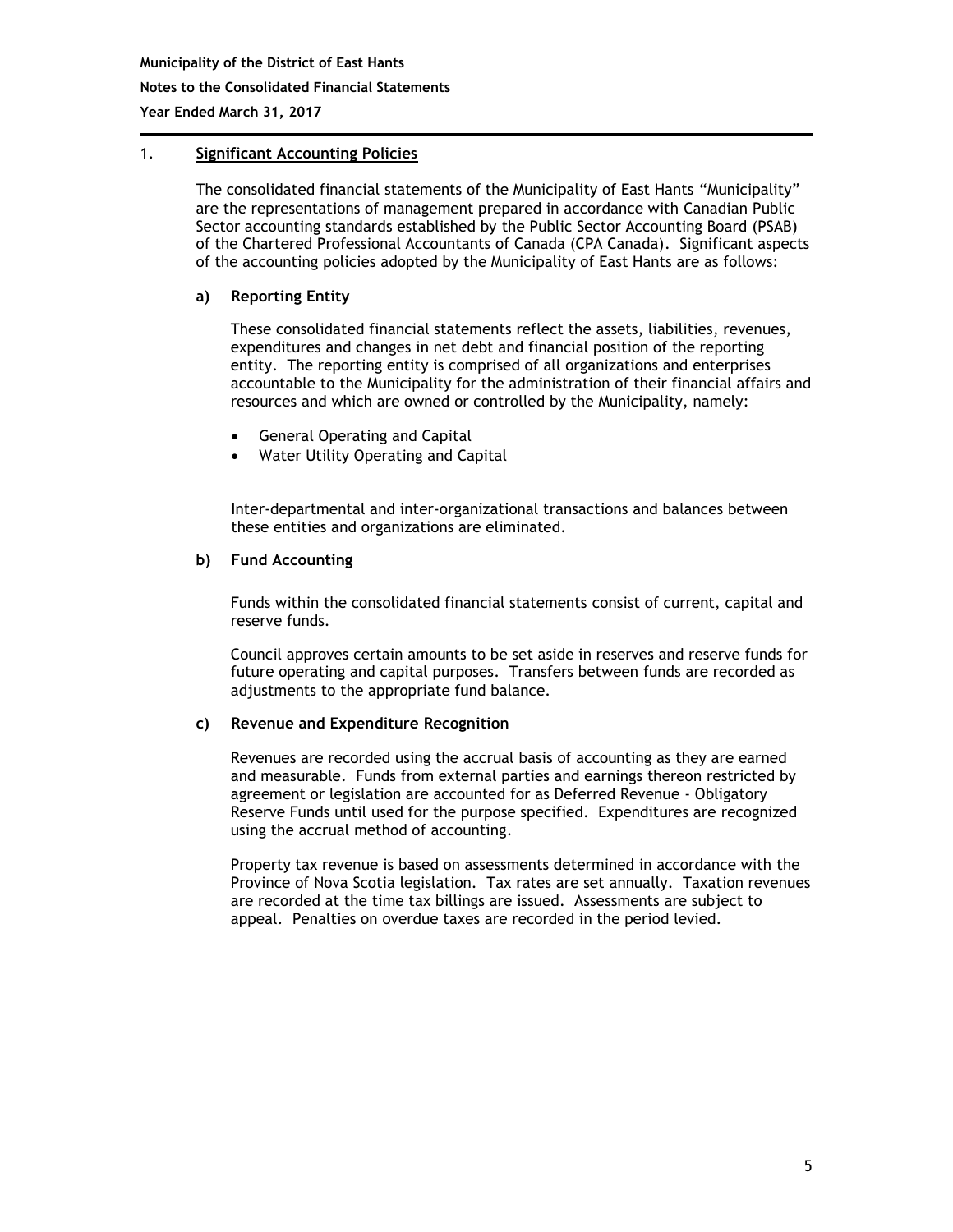#### 1. **Significant Accounting Policies (Continued)**

#### **d) Tangible Capital Assets**

Tangible capital assets are recorded in accordance with section 3150 of the PSAS Handbook, and are recorded at cost less accumulated amortization.

Amortization has been calculated on a straight-line basis over an asset's useful life as follows:

| Land Improvements                  | 20 years      |
|------------------------------------|---------------|
| Municipal Buildings                | 40 years      |
| <b>Buildings - Plants</b>          | 25 years      |
| Machinery and Equipment            | 5 - 10 years  |
| Vehicles - residual value \$10,000 | 4 years       |
| <b>Engineered Structures</b>       |               |
| Roadway Systems                    | 50 years      |
| <b>Sidewalks</b>                   | 20 years      |
| <b>LED Streetlights</b>            | 10 years      |
| Sewer Collection and Disposal      | 40 - 50 years |
| Landfill Infrastructure            | 25 years      |
| Industrial Park Infrastructure     | 40 years      |
|                                    |               |

Water Utility assets are depreciated in accordance with the Nova Scotia Utility and Review Board Accounting and Reporting Handbook section 3040 and 3042.

#### **e) Deferred Revenue**

Deferred revenue consists of user charges and fees which have been collected but for which the related services have yet to be performed, at which time they will be recognized as revenues.

The Municipality receives infrastructure charge contributions and payments in lieu of green space under provisions of Municipal By-Laws. These funds by their nature are restricted in their use and until applied to applicable capital works, are recorded as Deferred Revenue - Obligatory Reserve Funds. As applied to capital projects, they are recorded as revenue in the year the funds are expended.

#### **f) Government Contributions**

Government contributions are recognized as revenue in the period the transfer is authorized and all eligibility criteria have been met. Exceptions to this are when the transfer includes stipulations which have not yet been met and cause the Municipality to incur a liability.

#### **g) Investment Income**

Investment income earned on surplus current funds, capital funds, and reserve funds (other than obligatory reserve funds) is reported as revenue in the period earned. Investment income earned on obligatory reserve funds is reported as part of the respective deferred revenue balance.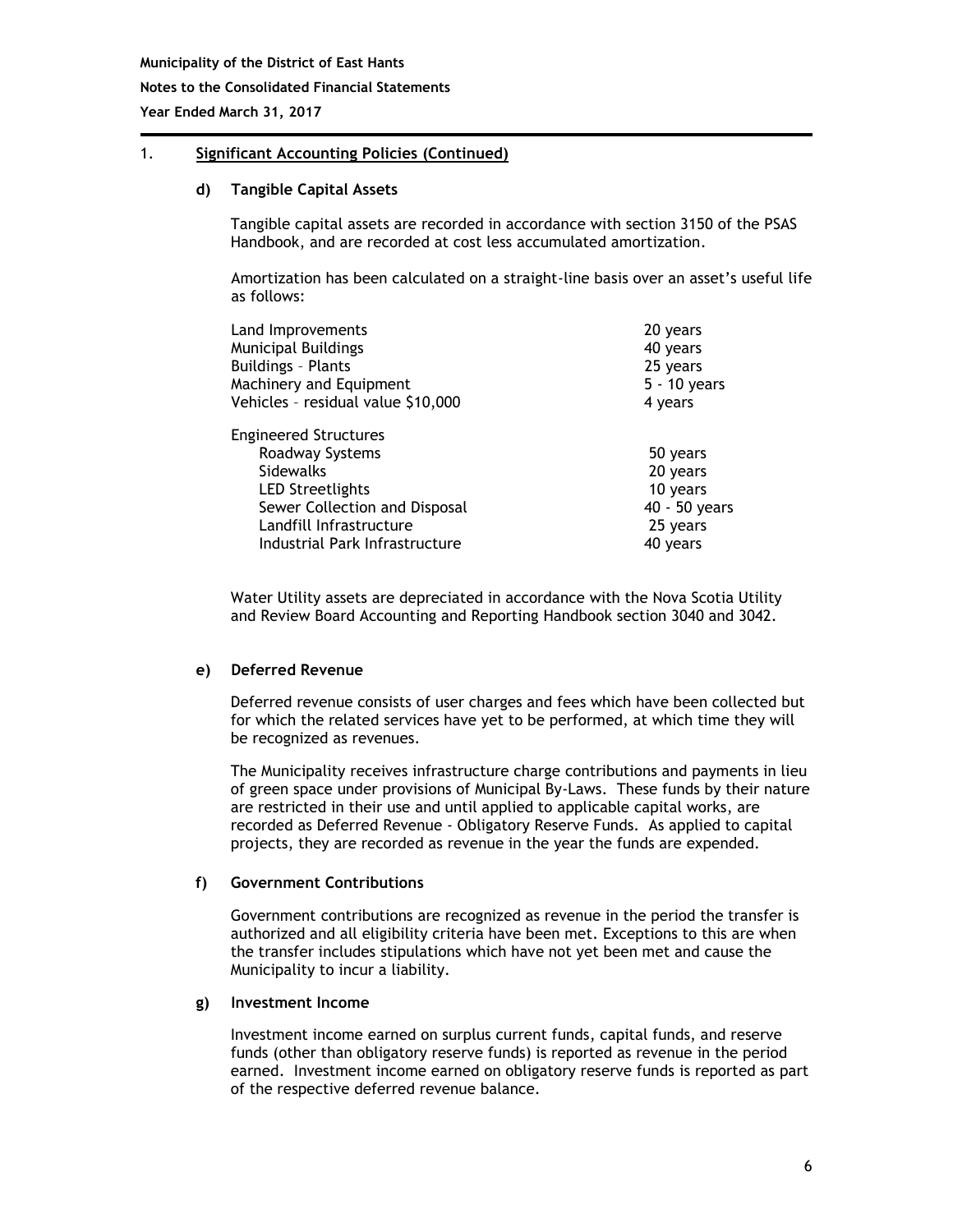#### 1. **Significant Accounting Policies (Continued)**

#### **h) Employee Future Benefits**

The present value of the cost of providing employees with future benefits programs is expensed as employees earn these entitlements through service. The cost of the benefits earned by employees is actuarially determined using the projected cost method pro-rated on service and management's best estimate of retirement ages of employees and expected health care and other costs.

#### **i) Budget Figures**

Council completes separate budget reviews for its operating, water utility and capital budgets each year. The approved operating and water utility budget for 2017 is reflected on the Schedule of Current Fund Municipal Operations and Schedule of Current Fund Water Utility. For capital spending, budgets are set for individual projects and funding for these activities is determined annually and made by transfers from reserve funds, transfers from the operating/water utility funds, by the application of applicable grants, other funds available and by debt financing. As many capital projects are carried out over one or more years, it is not practical to present annualized budget information on the Schedule of Capital Fund Operations.

#### **j) PSAS Budget**

The consolidated financial statements include an unaudited PSAS budget.

With the exception of the water utility budget, amortization and the gain/loss on the sale of assets were not contemplated during the development of the budget and, as such, have been included using actual figures for the budget value.

The reconciliation between the financial plan and the budget figures used in these statements is disclosed as a schedule – Reconciliation of the Financial Plan to the PSAS Budget.

#### **k) Use of Estimates**

The preparation of these statements in accordance with Canadian generally accepted accounting principles requires management to make estimates and assumptions that affect the reported amounts of assets and liabilities and to disclose contingent assets and liabilities at the date of the consolidated financial statements, and the reported amounts of revenues and expenditures during the reporting period. Actual results could differ from those estimates. The Municipality relies on estimates to calculate the landfill liability, pension liability, sick leave liability, allowance for doubtful accounts and the amortization expenses.

#### **l) Segmented Information**

East Hants is a diversified municipal government that provides a wide range of municipal programs and services to its constituents, including fire, RCMP, waste and recycling services, water supply and distribution, wastewater treatment, libraries, recreation and tourism. Segmented information has been prepared by major functional classification, consistent with the Consolidated Statement of Operations and provincially legislated requirements.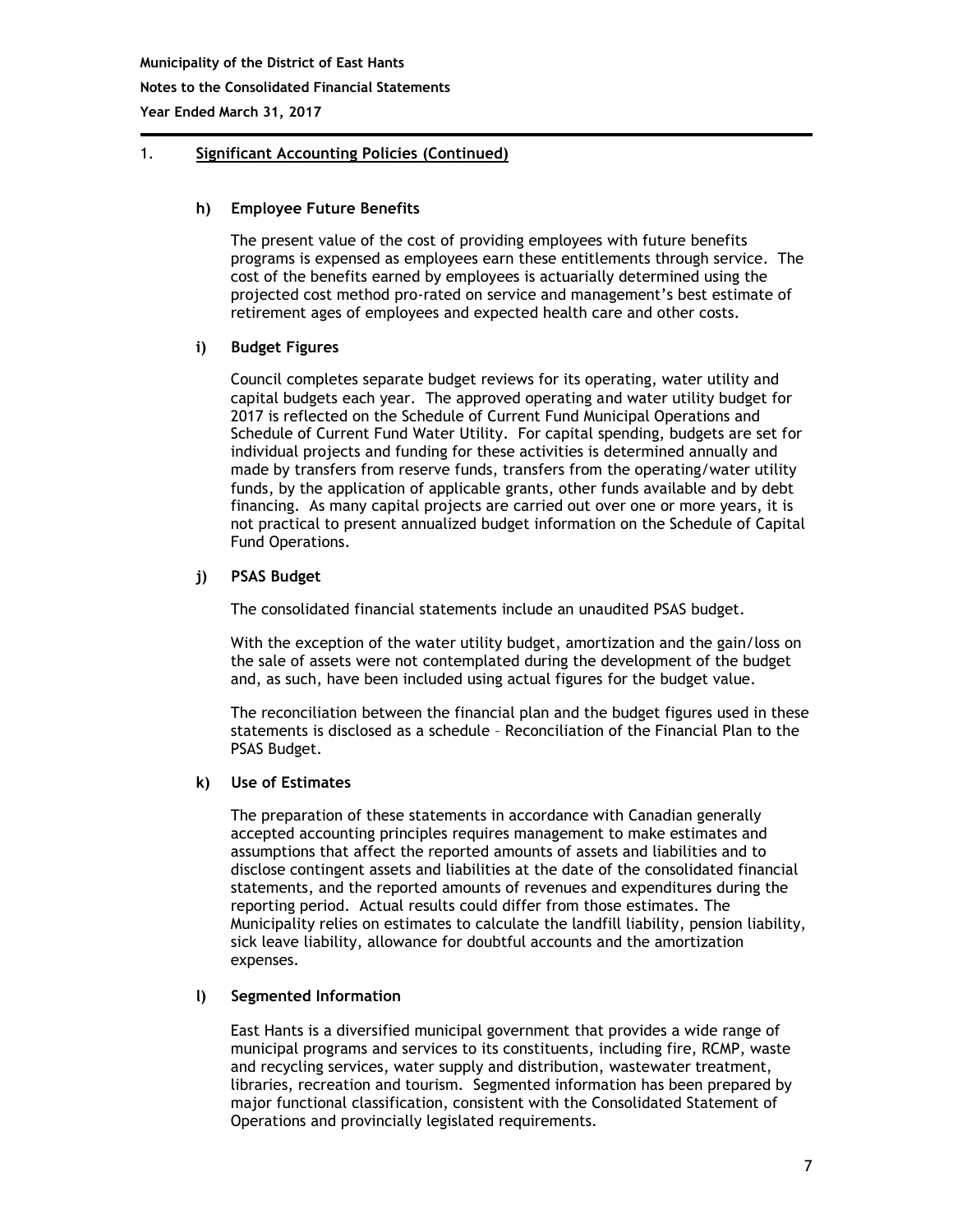#### 1. **Significant Accounting Policies (Continued)**

#### **l) Segmented Information (Continued)**

The major segments are as follows:

General government services: Activities that provide for the overall operation of the Municipality and that are common to, or affect all of the services provided by the Municipality. This includes the administrative arm of the Municipality (finance, taxation & collection, facilities management (including interest on debt charges), information services, Chief Administrative Officer and human resources) and legislative activities related to the Warden and Council of the Municipality, including their remuneration and expenses.

Protective services: Activities that provide for the public safety of the inhabitants of the Municipality, such as: RCMP protection, transfers to correctional services, bylaw enforcement, building inspection, emergency measures, fire department grants and levies and fire hydrants.

Education Services: Mandatory education transferred to Chignecto-Central Regional School Board.

Social Services: Payments made to Housing Nova Scotia to cover the deficits of the public housing authorities in the region.

Transportation services: Activities, transfers and related debt for roads, sidewalks and LED lighting.

Environmental health services: Activities that provide environmentally regulated services, including sewage collection, treatment & disposal, waste management center operations, multi stream waste collection and disposal programs and engineering/environmental stewardship.

Environmental development services: Activities that support and control the Municipality's economic development including environmental planning and zoning, industrial park development, tourism and community development.

Recreation and cultural services: Activities that provide recreation and cultural services, including recreational facilities, libraries and cultural buildings.

Water Utility: Activities related to the operations of the East Hants Water Utility, a 2,729 customer utility that operates two modern water treatment plants and related infrastructure.

#### **2. Cash**

Cash is comprised of:

| Bank                                  |  | 2017        | 2016 |            |  |
|---------------------------------------|--|-------------|------|------------|--|
|                                       |  | 20,305,913  |      | 18,838,420 |  |
| Restricted cash (obligatory reserves) |  | 3, 155, 643 |      | 2,993,636  |  |
|                                       |  | 23,461,556  |      | 21,832,056 |  |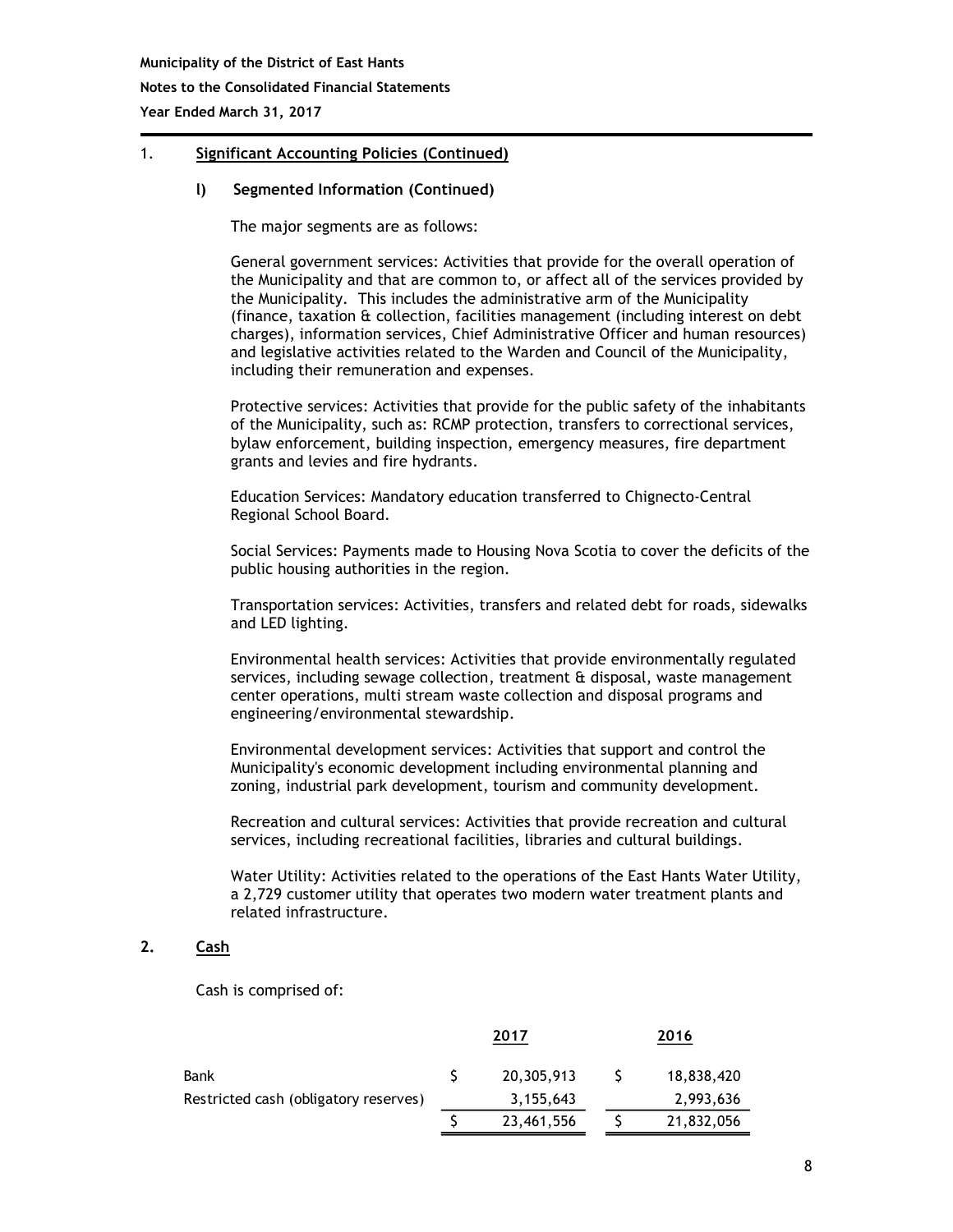#### **Notes to the Consolidated Financial Statements**

**Year Ended March 31, 2017**

#### **2. Cash (Continued)**

Administered bank accounts

The Municipality administers bank accounts for Lantz, Maitland, Milford, Mount Uniacke, Nine Mile River, Noel, Rawdon and Shubenacadie Fire Departments. These bank accounts are held in the name of the Municipality of the District of East Hants, but do not belong to the Municipality and therefore these accounts are not included in these financial statements.

#### **3. Taxes and Rates Receivable**

Taxes receivable have been recorded net of an allowance for doubtful accounts of \$31,967 (2016 - \$30,215), representing management's estimate of uncollectible accounts.

#### **4. Accounts Receivable**

The balance for accounts receivable on the consolidated Statement of Financial Position totaled \$1,175,707 (2016 - \$1,508,049). The balance is comprised of the following:

|                                                   |   | 2017      | 2016      |
|---------------------------------------------------|---|-----------|-----------|
| Amounts due from provincial/federal<br>government |   | 234,923   | 264,265   |
| Loan to Lantz fire department                     |   | 270,484   | 286,466   |
| Local Improvement Loan                            |   | 119,400   | 66,000    |
| Council Stipend/Salary Overpayment                |   |           | 11,040    |
| Other                                             |   | 550,900   | 880,278   |
|                                                   | ς | 1,175,707 | 1,508,049 |

In 2008/2009 the Municipality loaned the Lantz Volunteer Fire Department the amount of \$370,000 as per section 66(4)(e) of the Municipal Government Act (MGA). The loan period is for 15 years and it is interest bearing that escalates from 3.10% in year one to 5.48% in year 15. At this time the loan is in good standing but the Municipality has the ability (if needed) to withhold the Fire Levy as collateral on the loan.

#### **5. Accounts Payable and Accrued Liabilities**

|                                                        |   | 2017      | 2016 |           |  |
|--------------------------------------------------------|---|-----------|------|-----------|--|
| Liability for closure/post closure<br>costs - landfill | Ś | 285,236   |      | 276,625   |  |
| Salaries & wages payable                               |   | 223,716   |      | 216,371   |  |
| Trade payables and accruals                            |   | 1,329,300 |      | 2,389,563 |  |
|                                                        |   | 1,838,252 |      | 2,882,559 |  |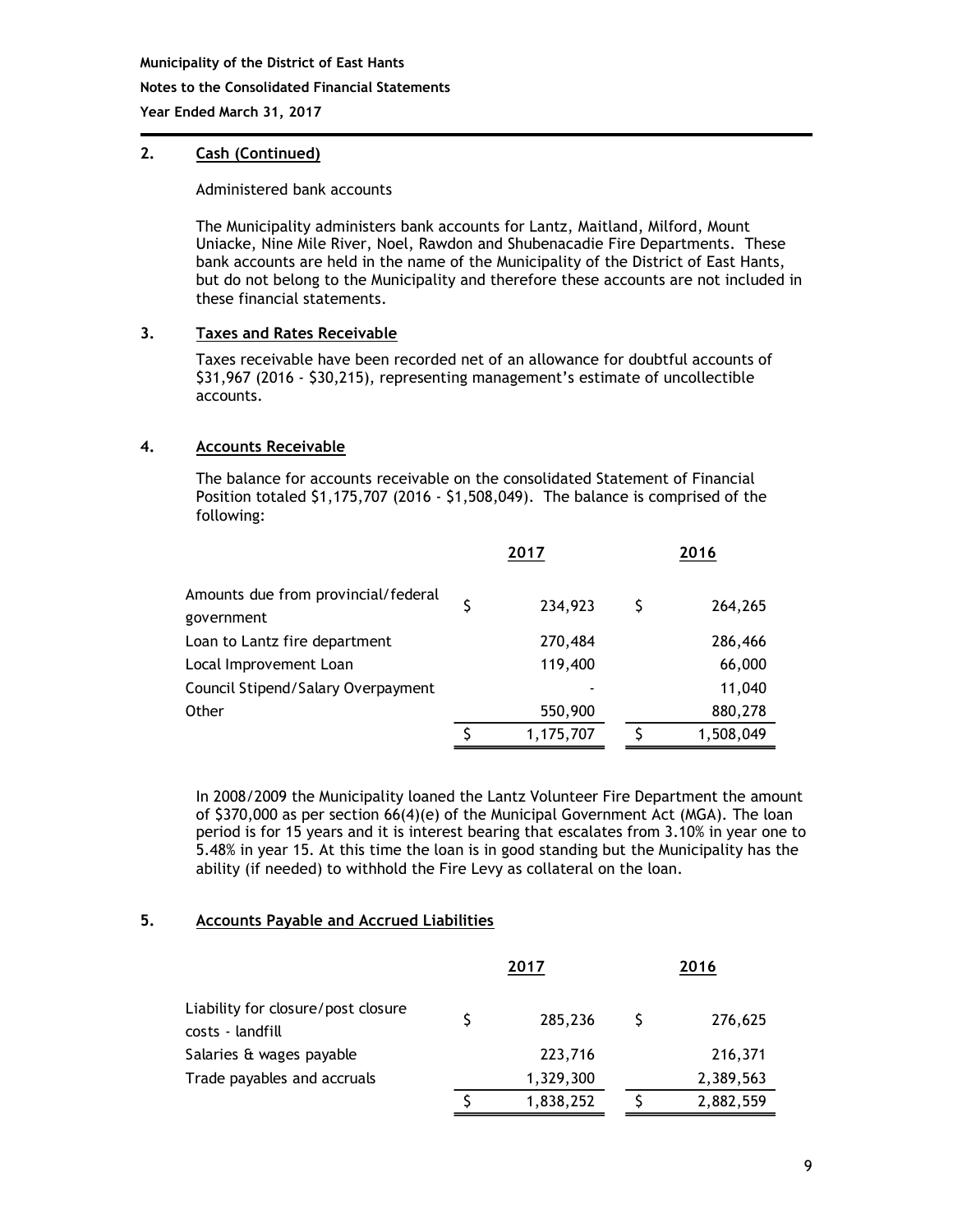# **Notes to the Consolidated Financial Statements**

**Year Ended March 31, 2017**

# **6. Deferred Revenue – Obligatory Reserve**

|                                                   |              | 2017       | 2016            |
|---------------------------------------------------|--------------|------------|-----------------|
| Sewer balance at beginning of year                | \$           | 2,403,946  | \$<br>2,255,523 |
| Sewer developer charges (including<br>interest)   |              | 112,348    | 188,951         |
| Transfer - Capital Projections                    |              | (7, 115)   | (10, 372)       |
| Transfer - Sewer Capacity Study                   |              | (3, 457)   | (30, 156)       |
| Sewer balance at end of year                      | \$           | 2,505,722  | \$<br>2,403,946 |
| Water balance at beginning of year                | \$           | 1,159,329  | \$<br>1,002,322 |
| Water developer charges (including<br>interest)   |              | 85,972     | 157,007         |
| Transfer - Lantz & Enfield Easements              |              | (105, 295) |                 |
| Water balance at end of year                      | \$           | 1,140,006  | \$<br>1,159,329 |
| Green Space balance at beginning of<br>year       | \$           | 14,782     | \$<br>14,643    |
| Green Space contributions (including<br>interest) |              | 134        | 139             |
| Green Space balance at end of year                | \$           | 14,916     | \$<br>14,782    |
|                                                   |              |            |                 |
| Sewer Developer Charges                           | \$           | 2,505,722  | \$<br>2,403,946 |
| Water Developer Charges                           |              | 1,140,006  | 1,159,329       |
| <b>Green Space Contributions</b>                  |              | 14,916     | 14,782          |
|                                                   | $\mathsf{S}$ | 3,660,644  | \$<br>3,578,057 |

# **7. Tangible Capital Asset Continuity Schedule**

|                                 |                   |                  | <b>General Capital Assets</b> |  |          | Infrastructure    |              |                  |   |             |               |               |
|---------------------------------|-------------------|------------------|-------------------------------|--|----------|-------------------|--------------|------------------|---|-------------|---------------|---------------|
|                                 | Land $\epsilon$   |                  | Machinery                     |  |          | Engineered        | Industrial   | Water            |   | Assets      | 2017          | 2016          |
|                                 | Land Improvements | <b>Buildings</b> | & Equipment                   |  | Vehicles | <b>Structures</b> | Parks        | <b>Utilities</b> |   | in WIP      | <b>TOTAL</b>  | <b>TOTAL</b>  |
| Cost                            |                   |                  |                               |  |          |                   |              |                  |   |             |               |               |
| <b>Opening Costs</b>            | \$3.437.221       | \$12,499,678     | 2,629,666 \$<br>s.            |  | 270.694  | \$56,799,557      | \$6.301.004  | \$23,820,346     | S | 957.501     | \$106,715,667 | \$104,347,061 |
| Additions during year           | 824,509           | 533.329          | 210.136                       |  | 85,359   | 263.205           | $\mathbf{r}$ | 122.607          |   | 869.094     | 2,908,239     | 2,936,193     |
| Disposals & Write downs         | (47, 732)         |                  |                               |  |          |                   |              |                  |   | (550, 622)  | (598, 354)    | (567, 587)    |
| <b>Closing Costs</b>            | 4,213,998         | 13,033,007       | 2,839,802                     |  | 356,053  | 57,062,762        | 6,301,004    | 23,942,953       |   | 1,275,973   | 109,025,552   | 106,715,667   |
| <b>Accumulated Amortization</b> |                   |                  |                               |  |          |                   |              |                  |   |             |               |               |
| Opening Accum. Amortization     | N/A               | 3.274.715        | 1.822.036                     |  | 144,986  | 18,468,946        | 1.266.009    | 4,933,502        |   | ۰.          | 29.910.194    | 27, 195, 921  |
| Amortization in Year            | N/A               | 320,885          | 228,372                       |  | 29,638   | 1,641,858         | 165,723      | 354,329          |   | ۰.          | 2.740.805     | 2,714,763     |
| Adj/Disposals - Accum Amort     | N/A               | ٠                |                               |  |          |                   |              |                  |   |             |               | (490)         |
| Acc Amort - End of Year         | ٠                 | 3,595,600        | 2,050,408                     |  | 174,624  | 20.110.804        | 1,431,732    | 5,287,831        |   |             | 32,650,999    | 29,910,194    |
| <b>Net Book Value</b>           | \$4.213.998       | \$9.437.407      | 789.394                       |  | 181.429  | \$36,951,958      | 4.869.272    | \$18,655,122     |   | \$1,275,973 | \$76,374,553  | \$76,805,473  |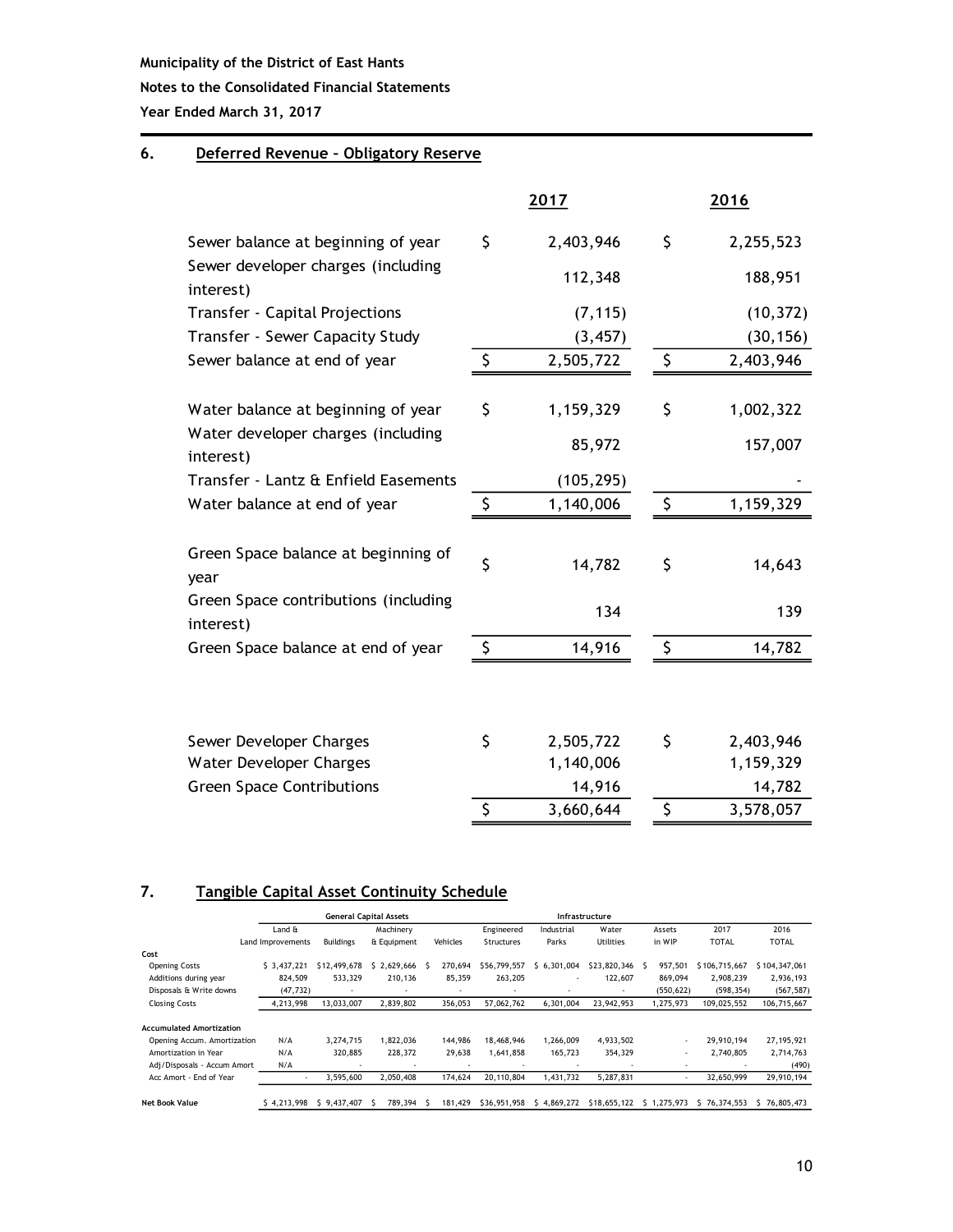#### **Notes to the Consolidated Financial Statements**

**Year Ended March 31, 2017**

### **8. Long-Term Liabilities**

a) Of the \$26,479,010 long-term liabilities (2016 - \$27,688,711) certain payments represent a burden on general Municipal Revenues, as they are to be recovered in future years from other sources.

|                                  |     | 2017       |   | 2016       |  |
|----------------------------------|-----|------------|---|------------|--|
| General revenues                 | \$. | 2,895,497  | S | 2,760,981  |  |
| Local improvement charges        |     | 214,245    |   | 211,556    |  |
| Area rates                       |     | 9,373,823  |   | 10,043,572 |  |
| Sale of land in Industrial Parks |     | 2,710,124  |   | 2,900,267  |  |
| Water charges                    |     | 4,529,546  |   | 4,741,660  |  |
| Tenants rent                     |     | 6,491,455  |   | 6,750,705  |  |
| Loan to Lantz fire department    |     | 264,320    |   | 279,970    |  |
|                                  |     | 26,479,010 |   | 27,688,711 |  |

#### b) The total principal repayments in each of the next five years are as follows:

|                           | 2017/2018    |    | 2018/2019 |   | 2019/2020 |   | 2020/2021 |   | 2021/2022 |   | 2023-2031  |
|---------------------------|--------------|----|-----------|---|-----------|---|-----------|---|-----------|---|------------|
| General Government        | \$<br>19,400 | S. | 310,700   | S |           | S |           | s |           | č |            |
| Transportation            | 473,671      |    | 746,878   |   | 406,386   |   | 404,013   |   | 408,274   |   | 2,924,364  |
| Environmental Development | 192,419      |    | 251,251   |   | 783,226   |   | 344,044   |   | 117,570   |   | 1,021,615  |
| Environmental Health      | 231,981      |    | 89,351    |   | 62,989    |   | 66,140    |   | 623,265   |   | 363,204    |
| Sewers                    | 115,766      |    | 119,753   |   | 95,897    |   | 99.213    |   | 102,780   |   | 939,928    |
| Recreation                | 142,821      |    | 149,162   |   | 156,046   |   | 163,522   |   | 171,568   |   | 1,958,717  |
| <b>Buildings</b>          | 269,290      |    | 279,960   |   | 291,280   |   | 3,086,875 |   | 98,000    |   | 2,466,050  |
| <b>Water Utilities</b>    | 220,424      |    | 229,162   |   | 228,213   |   | 237,421   |   | 1,615,340 |   | 1,998,986  |
| Hospital                  | 30,016       |    | 31,356    |   | 32,770    |   | 34,563    |   | 35,932    |   | 657,850    |
| Lantz Fire Department     | 16,455       |    | 17,300    |   | 18,200    |   | 19,135    |   | 20,120    |   | 173,110    |
| Tourism                   | 28,000       |    | 28,000    |   | 28,000    |   | 28,000    |   | 28,000    |   | 140,000    |
| Fire Dept Equipment       | 8,298        |    | 8,627     |   | 8,988     |   | 9,379     |   |           |   |            |
| Total:                    | 1,748,541    |    | 2,261,500 |   | 2,111,995 |   | 4,492,305 |   | 3,220,849 |   | 12,643,824 |

\* Principal Payments include balloon payments that may be re-financed

c) Total charges for the year for long-term liabilities are as follows:

|           | 2017      |  |           |
|-----------|-----------|--|-----------|
| Principal | 1,549,700 |  | 1,635,953 |
| Interest  | 1,200,254 |  | 1,252,249 |
|           | 2,749,954 |  | 2,888,202 |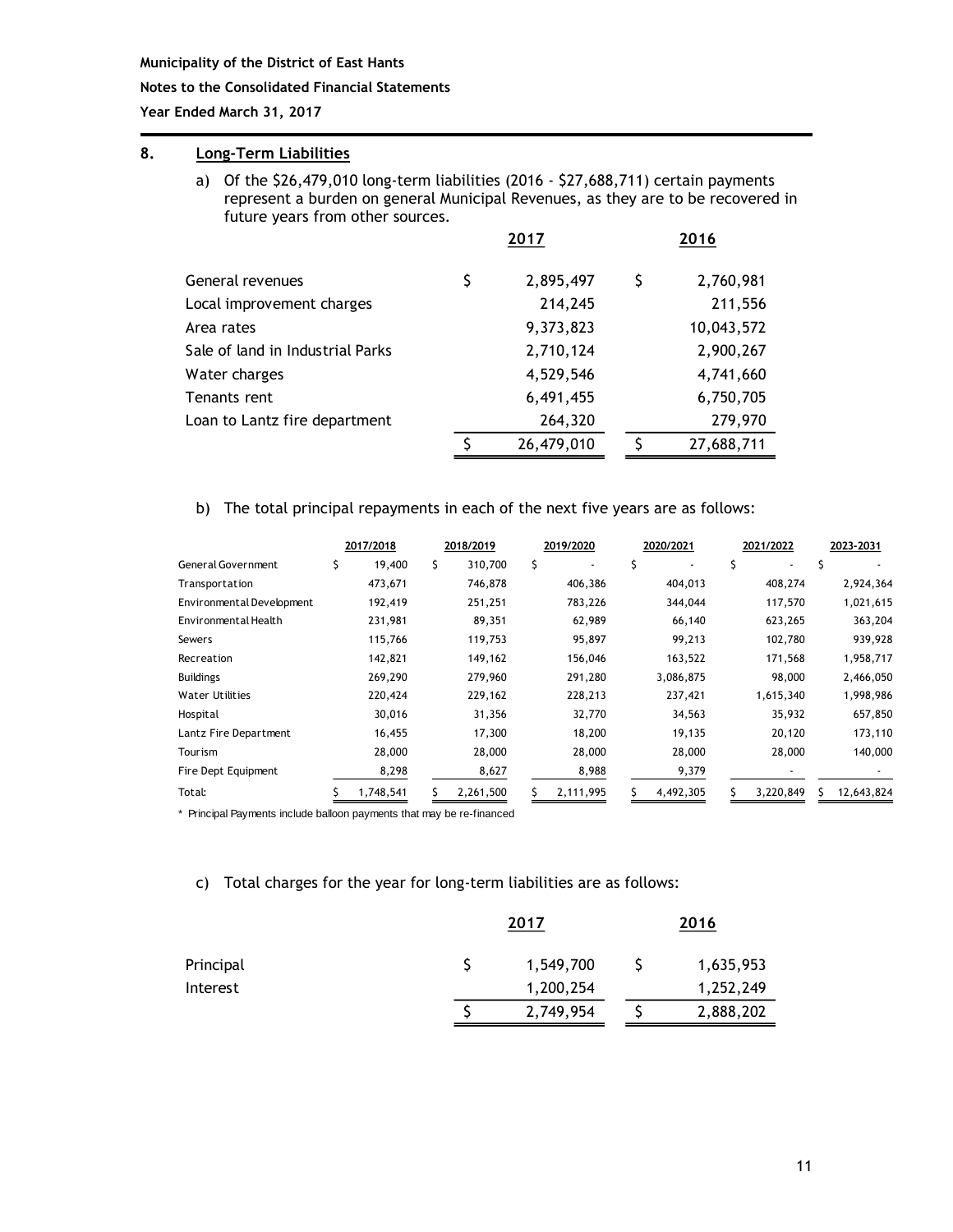#### **Notes to the Consolidated Financial Statements**

**Year Ended March 31, 2017**

#### **8. Long-Term Liabilities (Continued)**

#### d) Total charges for the year for long-term liabilities were recorded as follows:

|                                  | 2017 |           |  | 2016      |  |  |
|----------------------------------|------|-----------|--|-----------|--|--|
| General revenues                 | S    | 821,860   |  | 930,618   |  |  |
| Local improvement charges        |      | 76,603    |  | 116,532   |  |  |
| Area rates                       |      | 1,119,784 |  | 1,104,792 |  |  |
| Sale of land in industrial parks |      | 301,511   |  | 304,519   |  |  |
| Water charges                    |      | 430,196   |  | 431,741   |  |  |
|                                  |      | 2,749,954 |  | 2,888,202 |  |  |

e) Total long-term liabilities issued in 2016 were for the Burntcoat Park Development \$280,000 and Lohnes & Hubley Road Paving \$60,000. Both are being amortized over 10 years and the interest rate is 1.15% to 2.506%.

#### **9. Employee Future Benefits**

The Municipality provides certain employee benefits that require funding in future periods. Under the personnel policies of the Municipality, unused sick leave can accumulate and employees may become entitled to a cash payment when they leave the Municipality's employment. An actuarial valuation of the sick leave liability was done last fiscal year and has been recorded in the Consolidated Statement of Financial Position.

#### **10. Pension Plan**

.

The Municipality operates a defined benefit pension plan, which provides benefits to employees upon retirement. The accrued benefit obligation as at March 31, 2017 is based on an actuarial valuation for accounting purposes as at December 31, 2015, with adjustments based on additional information provided to the actuary in 2016. The next actuarial valuation for accounting purposes is to be prepared as of December 31, 2016. The accrued benefit obligation has changed due to, among other assumption changes, a decrease in the discount rate used and the change in the mortality assumption. All plan assets are held by various Manulife Funds.

|                                        | Estimated         | Estimated         |
|----------------------------------------|-------------------|-------------------|
|                                        | December 31, 2016 | December 31, 2015 |
| <b>Accrued Benefit Obligation</b>      | \$14,845,731      | \$13,694,166      |
| Fair Value Plan Asset                  | 9.664.770         | 9,547,285         |
| Funded Status - (Plan Deficit) Surplus | S(5, 180, 961)    | 5(4, 146, 881)    |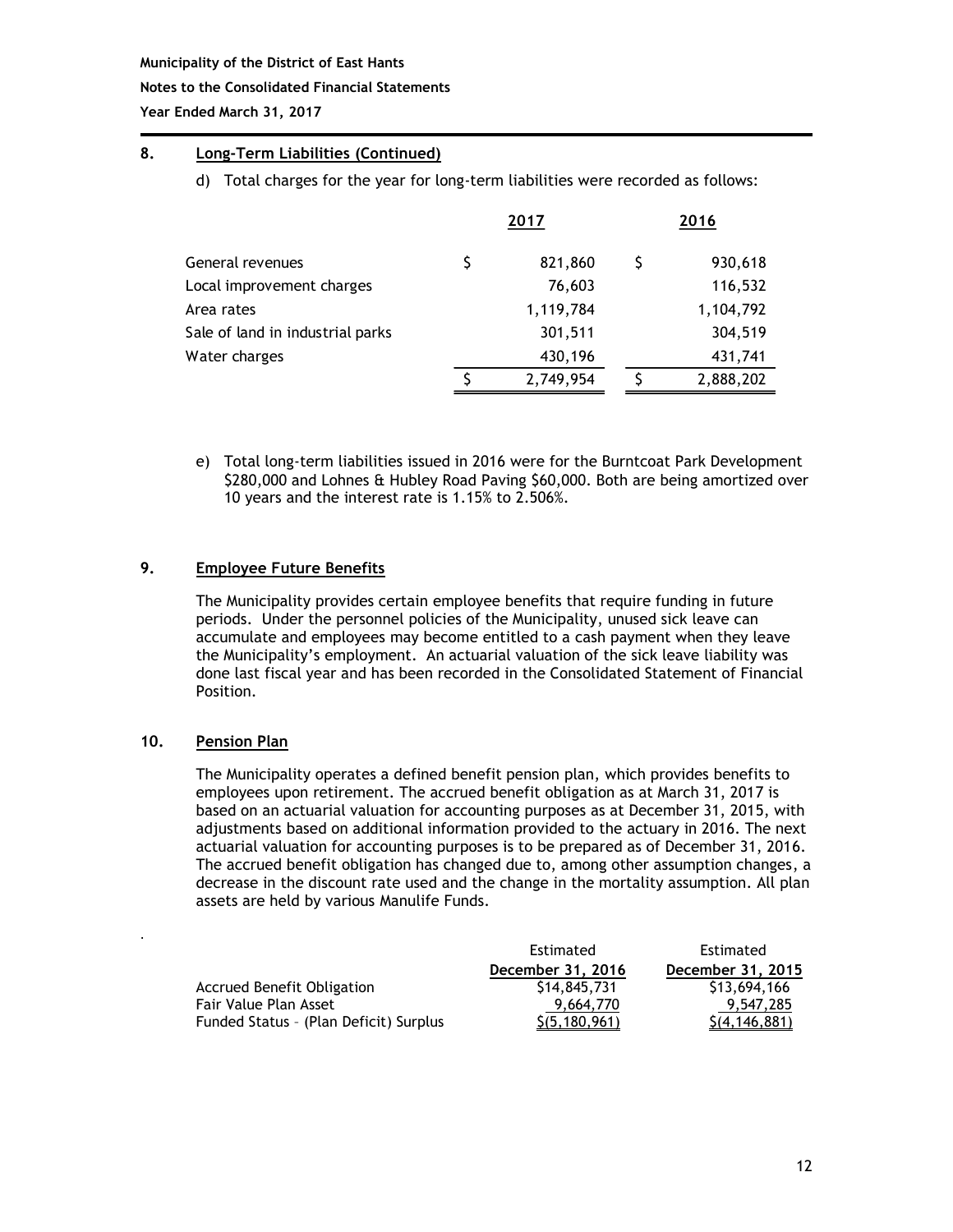#### **Notes to the Consolidated Financial Statements**

**Year Ended March 31, 2017**

#### **10. Pension Plan (Continued)**

The significant actuarial assumptions adopted measuring the Municipality's accrued benefit obligation as at December 31, 2016 were as follows:

|                                                    | Dec.31.2016 | Dec. 31, 2015 |
|----------------------------------------------------|-------------|---------------|
| Expected long-term rate of return on plan assets   | 6.25%       | 6.25%         |
| Rate of compensation increase                      | 3.00%       | 3.00%         |
| Discount rate used to determine benefit obligation | 3.75%       | 3.75%         |

The Post-retirement mortality assumption was based on CPM2014 Public Sector Mortality with generational projection. The assumption in the prior valuation was 1994 Uninsured Pensioners (UP94) projected to 2016.

An actuarial valuation of the pension plan was performed for accounting purposes using the projected benefit method prorated on service. The unamortized actuarial loss is amortized over the expected average remaining service life ("EARSL") of the employee group; EARSL in 2017 was 17 years and it was 16 years in 2016.

|                                                | Dec. 31, 2016 | Dec. 31, 2015 |
|------------------------------------------------|---------------|---------------|
| Accrued benefit obligation, net of plan assets | \$5,180,961   | \$4,146,881   |
| Unamortized actuarial loss                     | (4.117.705)   | (3.367.859)   |
| Benefit liability recorded in the statement of | \$1,063,256   | \$779,022     |
| financial position                             |               |               |

During the year, the Municipality contributed \$228,552 (\$261,194 in 2016) and the employees contributed \$163,127 (\$183,165 in 2016) to the plan. Benefit payments for the year totaled \$436,598 (\$668,742 in 2016).

Administrative fees paid during the 2016/2017 fiscal year totaled \$16,103; Plan Valuation costs were \$16,834.

#### **11. Solid Waste Management Facilities Liabilities**

The Municipality owns one landfill site for which the permit to operate expired December 31, 2005. As of March 31, 2007 the site has been capped in accordance with all applicable environmental regulations. The site, although not used as a residual waste disposal site, will continue to be used as a construction and demolition disposal site into the future. In addition the site has an organics and waste transfer facility in operation. East Hants waste has been shipped to a facility outside of its borders since January 1, 2006.

The liability of \$285,236 (2016 - \$276,625) is felt to approximate the present value of post closure costs of the site in accordance with current regulations and has been reported on the Consolidated Statement of Financial Position as an accounts payable and accrued liabilities. Costs relating to the post closure of this site include cost for maintenance of sedimentation ponds and testing of the monitoring wells on the site for 30 years after closure. Closure/post closure costs include managements' best estimates of what those costs will be, based on input from engineers on staff. Some costs are projected at an inflation rate of .1%. All costs are discounted using a rate of 6%.

The liability for closure/post closure has been fully funded.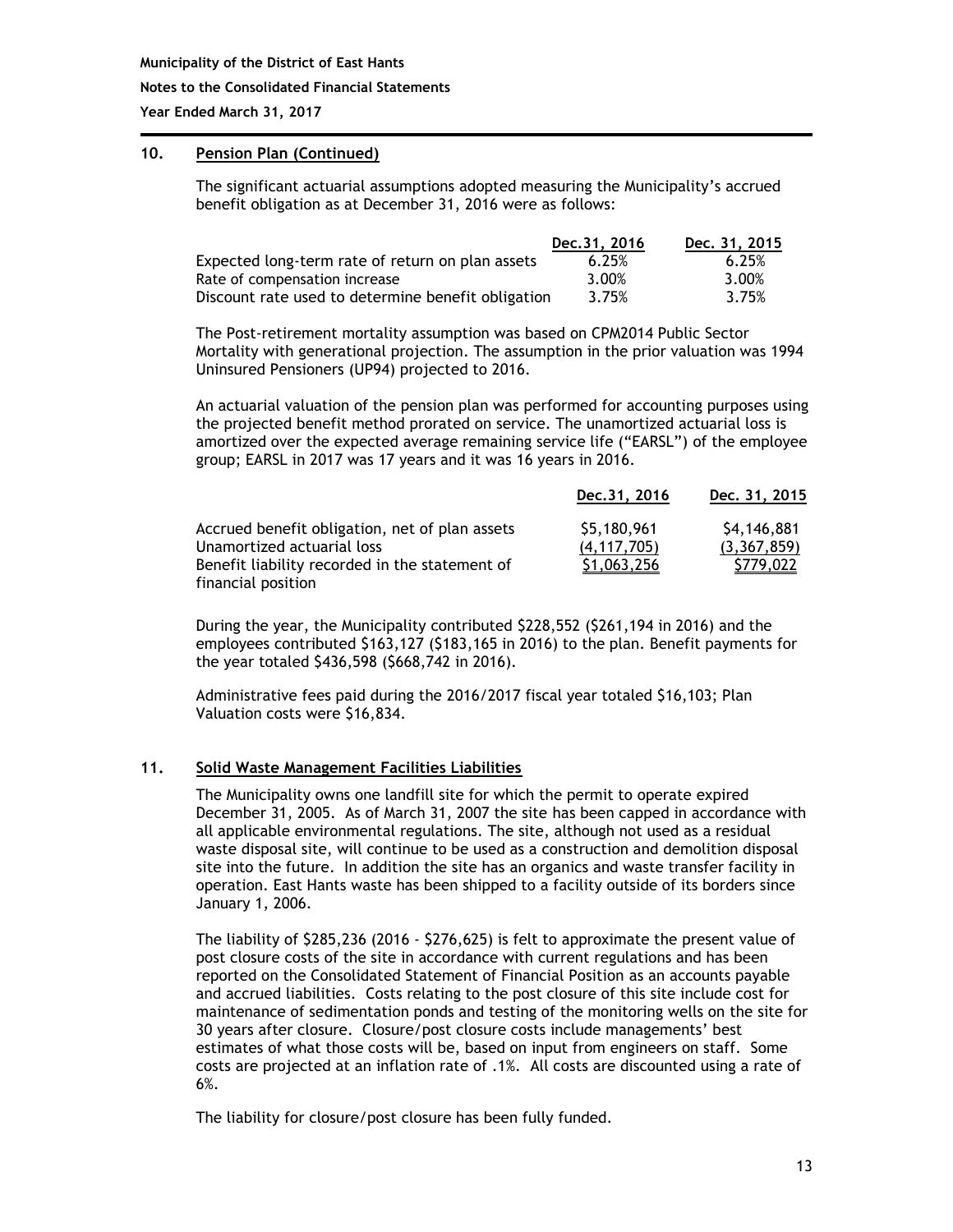#### **Notes to the Consolidated Financial Statements**

**Year Ended March 31, 2017**

#### **12. Municipal Fund Balances**

#### a) The current fund balance is comprised of the following:

|                                                    | 2017          | 2016        |
|----------------------------------------------------|---------------|-------------|
| Long term liabilities issued to fund<br>Hospital   | (822, 488)    | (851, 238)  |
| Long term liabilities issued to fund<br>Sportsplex | (2,741,836)   | (2,878,867) |
| Unfunded pension liability                         | (1,063,256)   | (779, 022)  |
| Landfill liability funded by reserves              | (285,236)     | (276, 625)  |
|                                                    | (4, 912, 816) | (4,785,752) |
| Water utility operation                            | 908,490       | 882,200     |
|                                                    | (4,004,326)   | (3,903,552) |

b) The capital asset fund balance is comprised of the following:

|                                                 | 2017           | 2016           |
|-------------------------------------------------|----------------|----------------|
| Tangible capital assets                         | 75,098,580     | 75,847,972     |
| Work in progress                                | 1,275,973      | 957,501        |
| Funds yet to be provided from long<br>term debt | (327, 459)     | (475, 145)     |
| Long term liabilities capital                   | (22, 530, 967) | (23, 612, 637) |
|                                                 | 53,516,127     | 52,717,691     |

c) Reserves and reserve funds set aside for specific purposes by Council or required by legislation are comprised of the following:

|                                         |  | 2017       | 2016       |  |  |
|-----------------------------------------|--|------------|------------|--|--|
| Working funds                           |  | 12,199,210 | 11,236,147 |  |  |
| Replacement of equipment/assets         |  | 6,627,528  | 5,710,122  |  |  |
| Landfill closure/post closure liability |  | 285,236    | 276,625    |  |  |
|                                         |  | 19,111,974 | 17,222,894 |  |  |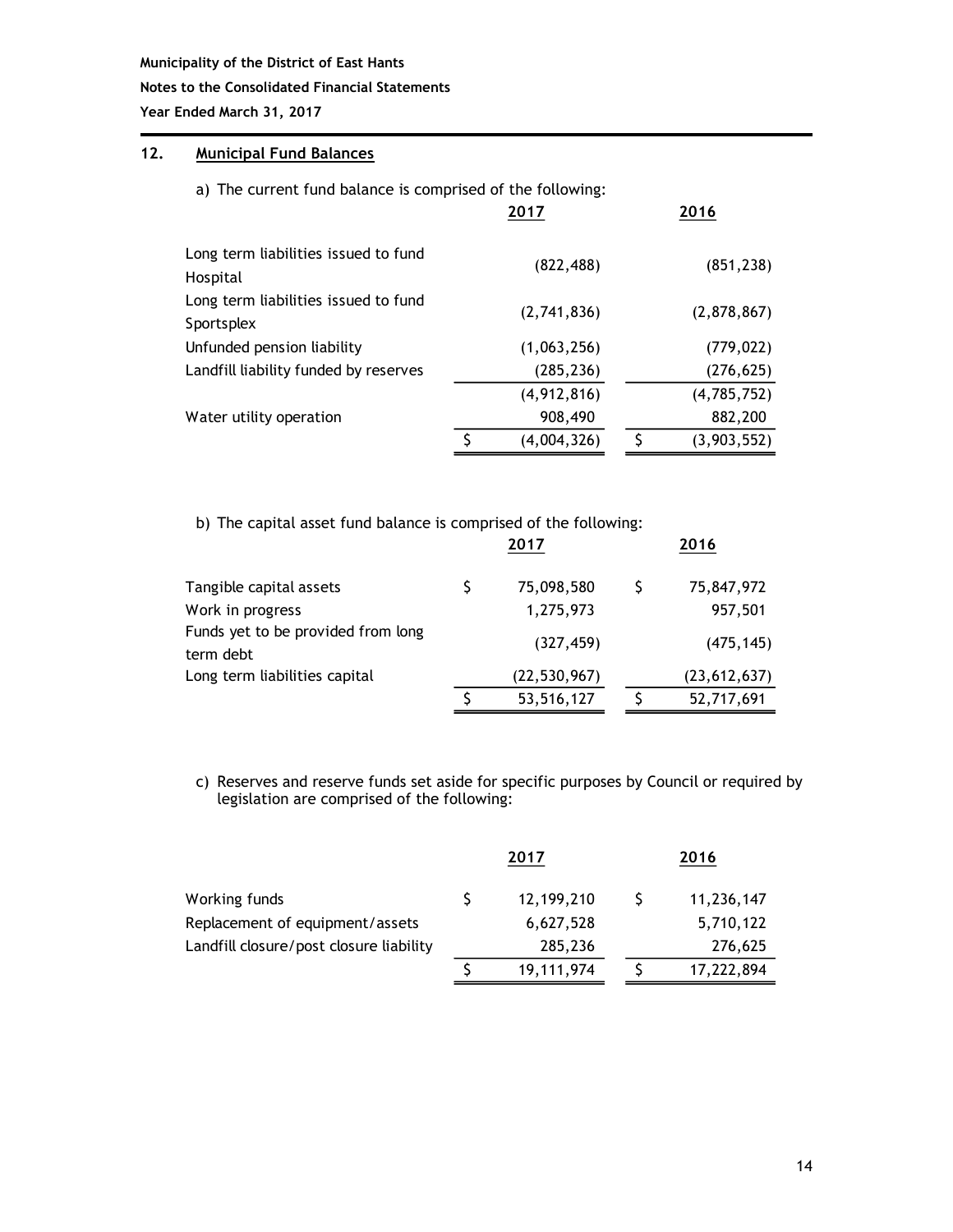#### **Notes to the Consolidated Financial Statements**

**Year Ended March 31, 2017**

# **12. Municipal Fund Balances (Continued)**

# d) Consolidated Accumulated Surplus:

|                     | 2017 |             |  | 2016        |  |  |
|---------------------|------|-------------|--|-------------|--|--|
| Current funds       |      | (4,004,326) |  | (3,903,552) |  |  |
| Capital asset funds |      | 53,516,127  |  | 52,717,691  |  |  |
| Reserve funds       |      | 19,111,974  |  | 17,222,894  |  |  |
|                     |      | 68,623,775  |  | 66,037,033  |  |  |

# **13. Taxation**

|                                                                                                   |    | 2017          | 2016 |             |  |
|---------------------------------------------------------------------------------------------------|----|---------------|------|-------------|--|
| Taxation from real property<br>Less: Taxation collected to pay<br>mandatory provincial taxes for: | S  | 25,636,758    | S    | 24,808,421  |  |
| <b>Education Services</b>                                                                         |    | (4, 861, 500) |      | (4,641,048) |  |
| Social Services                                                                                   |    | (63, 130)     |      | (61, 121)   |  |
| Corrections                                                                                       |    | (285, 881)    |      | (284, 519)  |  |
| Net taxes available for municipal<br>purposes                                                     | \$ | 20,426,247    | S    | 19,821,733  |  |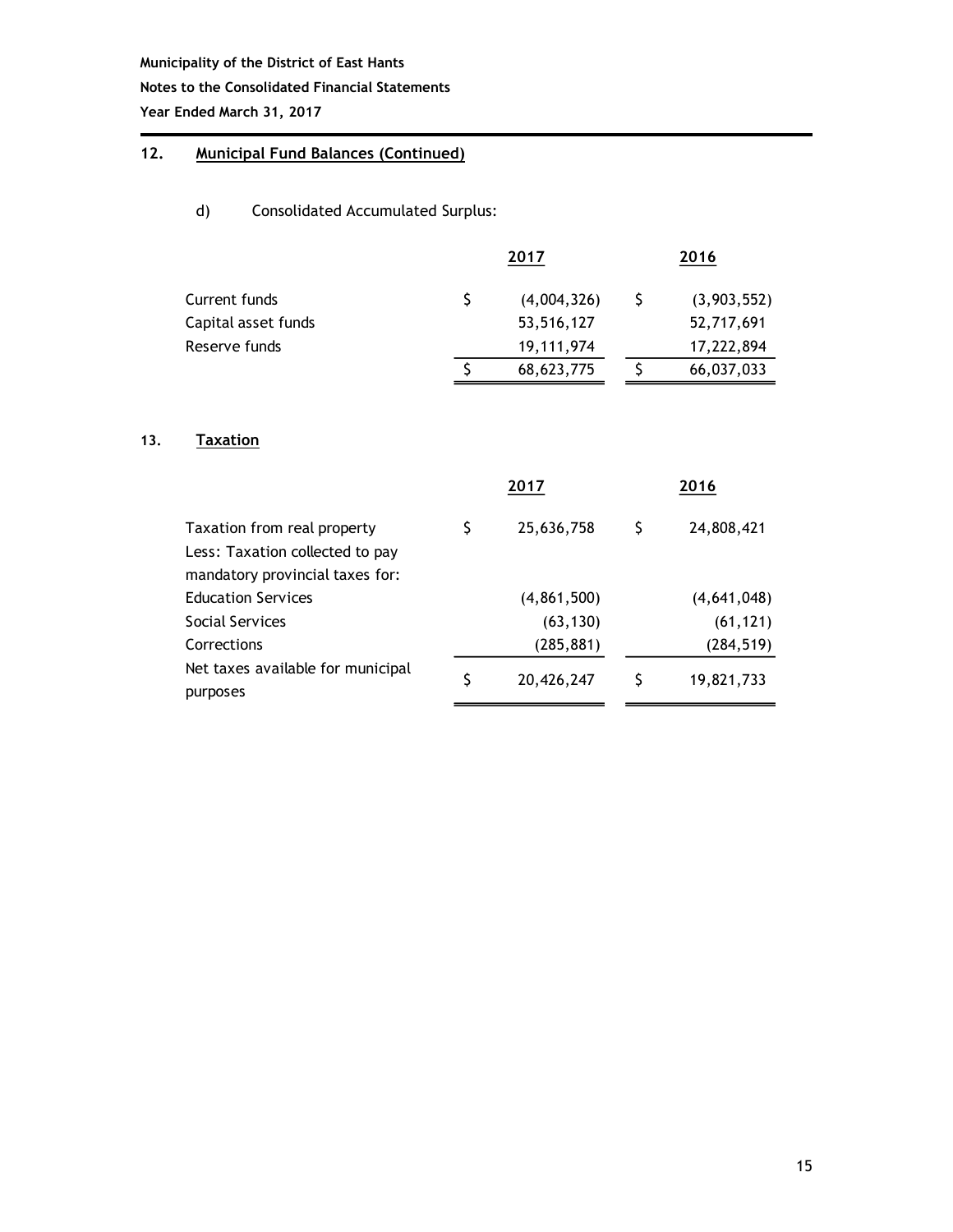#### **Notes to the Consolidated Financial Statements**

**Year Ended March 31, 2017**

#### **14. Remuneration and Expenses Paid to Council Members and the CAO**

|                               | Stipend/Salary |         | <b>Expenses</b> |        | <b>Total</b> |         |
|-------------------------------|----------------|---------|-----------------|--------|--------------|---------|
| Council                       |                |         |                 |        |              |         |
| Warden James D. Smith         | \$             | 38,776  | \$              | 4,769  | \$           | 43,545  |
| Cecil Dixon                   |                | 19,902  |                 | 544    |              | 20,446  |
| Stephen King                  |                | 8,540   |                 | 227    |              | 8,767   |
| Eldon Hebb                    |                | 19,902  |                 | 544    |              | 20,446  |
| Pam Macinnis                  |                | 8,540   |                 | 227    |              | 8,767   |
| Keith Rhyno                   |                | 14,705  |                 | 2,595  |              | 17,300  |
| Wayne Greene                  |                | 21,001  |                 | 688    |              | 21,689  |
| Heather A. Smith              |                | 8,540   |                 | 1,033  |              | 9,573   |
| Cyril McDonald                |                | 24,173  |                 | 836    |              | 25,009  |
| Elie Moussa                   |                | 9,169   |                 | 227    |              | 9,396   |
| <b>Eleanor Roulston</b>       |                | 22,711  |                 | 2,551  |              | 25,262  |
| Rosanne Bland                 |                | 18,218  |                 | 317    |              | 18,535  |
| Albert Flemming               |                | 11,648  |                 | 847    |              | 12,495  |
| <b>Greg Grant</b>             |                | 11,859  |                 | 317    |              | 12,176  |
| John A. MacDonald             |                | 11,438  |                 | 317    |              | 11,755  |
| Norval Mitchell               |                | 11,438  |                 | 960    |              | 12,398  |
| <b>Willy Versteeg</b>         |                | 11,438  |                 | 317    |              | 11,755  |
| Chief Administrative Officer* |                | 211,326 |                 | 6,343  |              | 217,669 |
|                               | \$             | 483,324 | \$              | 23,659 | \$           | 506,983 |

\* CAO remuneration includes the value of retirement benefits

#### **15. Contingency**

The Municipality has guaranteed a loan on behalf of the Lantz Fire Department totaling \$264,320 (2016 - \$279,970).

### **16. Budget Figures**

The Municipality's' Operating, Water Utility, and Capital Budgets are approved by Council. The budget figures are not subject to audit procedures.

#### **17. Commitments**

The Municipality has outstanding contractual obligations of approximately \$1.1 million at March 31, 2017 for the design and project management of the Aquatics Facility.

The Municipality has also entered into an agreement with the Penny Group Inc. to fund a portion of the Sherwood Park Pumping Station to a maximum contribution of \$83,860.00 excluding HST. Work is expected to take place summer/fall 2017.

Council has authorized the financing of these obligations.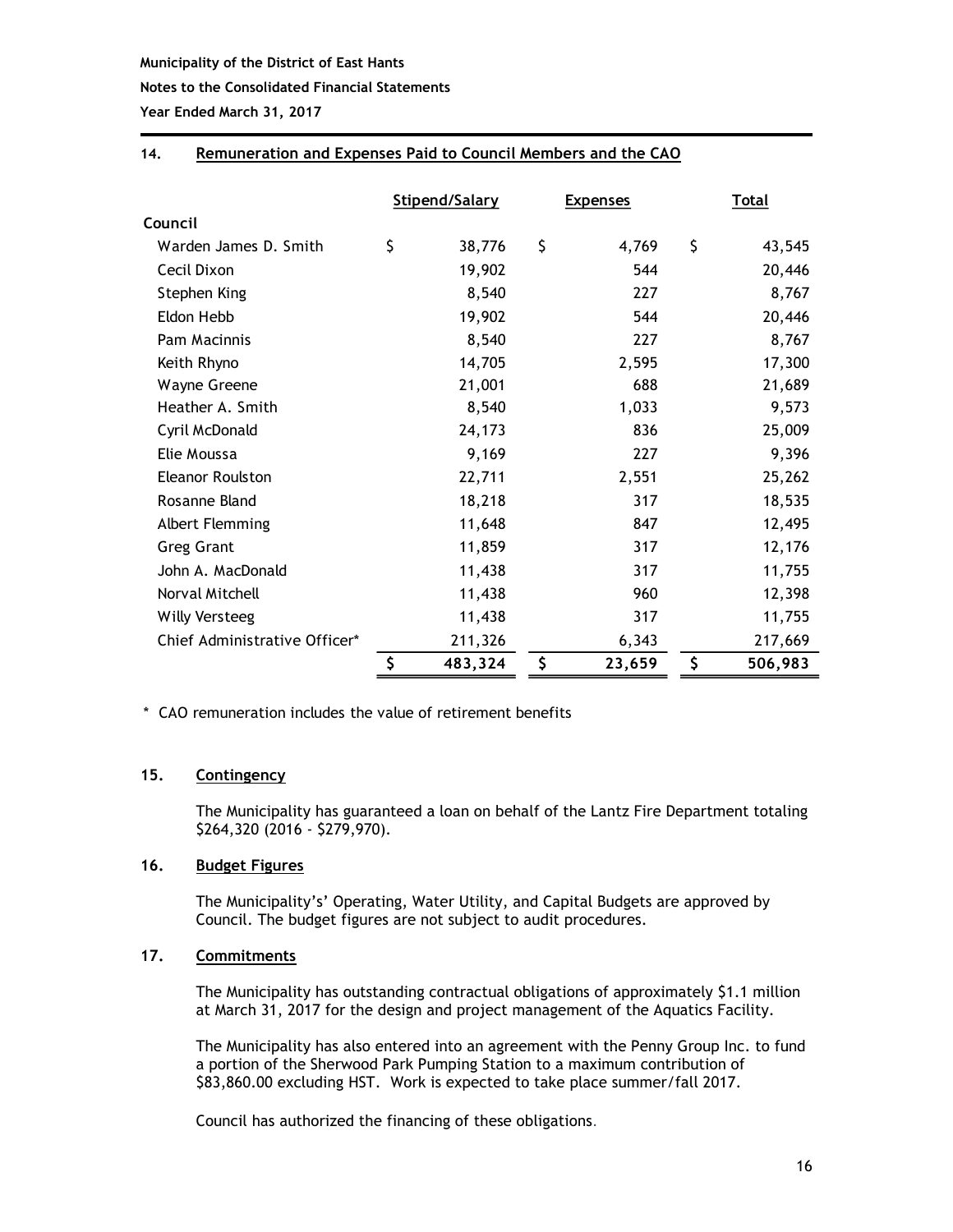# **Schedule of Current Fund Operations – Municipal Operations**

|                                                | 2017              | 2017              |     | 2016          |  |
|------------------------------------------------|-------------------|-------------------|-----|---------------|--|
|                                                | <b>Budget</b>     | <b>Actual</b>     |     | <b>Actual</b> |  |
|                                                | (Unaudited)       |                   |     |               |  |
|                                                |                   |                   |     |               |  |
| Revenue                                        |                   |                   |     |               |  |
| Property taxes                                 | \$<br>25,608,263  | \$<br>25,636,758  | \$. | 24,808,421    |  |
| Grants in lieu of taxes                        | 180,165           | 188,129           |     | 186,160       |  |
| Sale of services                               | 914,515           | 943,658           |     | 894,849       |  |
| Other revenue from own sources                 | 1,596,716         | 1,653,781         |     | 1,655,985     |  |
| Unconditional transfers from other governments | 179,300           | 461,305           |     | 204,181       |  |
| Conditional transfers from federal             | 249,706           |                   |     | 178,559       |  |
| or provincial government agencies              |                   | 162,850           |     |               |  |
| Development and other contributions applied    | 19,000            | 3,457             |     | 24,685        |  |
| Other transfers                                | 400,000           | 178,756           |     | 400,000       |  |
|                                                | 29, 147, 665      | 29,228,694        |     | 28,352,840    |  |
|                                                |                   |                   |     |               |  |
| <b>Expenses</b><br>General government services | 5,986,828         | 5,729,520         |     | 5,375,738     |  |
| Protective services                            | 7,366,793         | 7,282,570         |     | 7,029,522     |  |
| Education                                      | 4,860,710         | 4,861,500         |     | 4,641,048     |  |
| Social services                                | 74,000            | 63,130            |     | 61,121        |  |
| <b>Transportation services</b>                 | 1,096,613         | 1,191,327         |     | 1,029,377     |  |
| Environmental health services                  | 4,567,087         | 4,132,955         |     | 4,285,773     |  |
| Environmental development services             | 1,618,221         | 1,290,751         |     | 1,299,118     |  |
| Landfill closure/post closure costs            |                   | 8,610             |     | 22,139        |  |
| Recreation and cultural services               | 1,887,758         | 1,962,676         |     | 1,528,562     |  |
|                                                | 27,458,010        | 26,523,039        |     | 25,272,398    |  |
|                                                |                   |                   |     |               |  |
| <b>Net Revenue</b>                             | 1,689,655         | 2,705,655         |     | 3,080,442     |  |
| <b>Financing and Transfers</b>                 |                   |                   |     |               |  |
| Debt principal repayment                       | 1,337,591         | 1,315,336         |     | 1,416,863     |  |
| (Decrease) increase in amounts to be recovered |                   | (292, 844)        |     | (235, 537)    |  |
| Transfer to capital fund                       | 165,000           | 273,605           |     | 123,533       |  |
| Transfer to capital reserves                   | 328,161           | 305,505           |     | (12, 445)     |  |
| Transfer to operating reserves                 | (141, 097)        | 1,104,053         |     | 1,788,028     |  |
|                                                | 1,689,655         | 2,705,655         |     | 3,080,442     |  |
| Change in Fund Balance                         |                   |                   |     |               |  |
| <b>Opening Fund Balance</b>                    | (4, 785, 752)     | (4, 785, 752)     |     | (4,709,586)   |  |
|                                                |                   |                   |     |               |  |
| Change in Long-Term Liabilities                | 165,783           | 165,781           |     | 159,371       |  |
| Change in Unfunded Pension Liability           |                   | (284, 235)        |     | (213, 398)    |  |
| Change in Landfill Liability                   |                   | (8,610)           |     | (22, 139)     |  |
| <b>Closing Fund Balance (Note 12)</b>          | \$<br>(4,619,969) | \$<br>(4,912,816) |     | (4,785,752)   |  |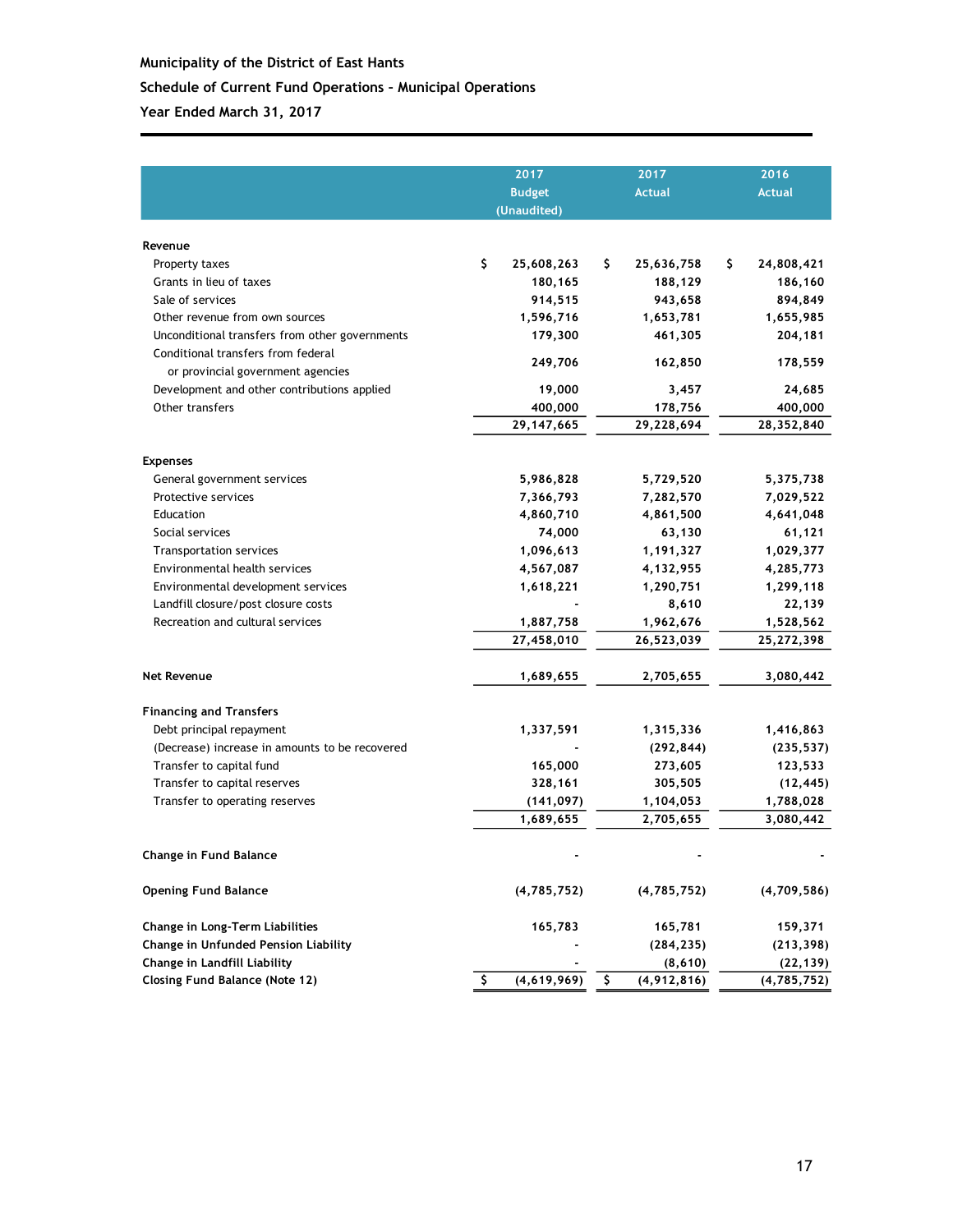# **Schedule of Financial Position – Municipal Operations**

|                                          | 2017                | 2016 |               |
|------------------------------------------|---------------------|------|---------------|
| <b>FINANCIAL ASSETS</b>                  |                     |      |               |
| Cash                                     | \$<br>4,243,691     | \$   | 4,849,844     |
| Taxes and rates receivable               | 1,932,070           |      | 1,922,971     |
| Accounts receivable                      | 1,009,611           |      | 1,163,997     |
|                                          | 7,185,372           |      | 7,936,812     |
| <b>LIABILITIES</b>                       |                     |      |               |
| Accounts payable and accrued liabilities | 1,591,805           |      | 2,667,962     |
| Deferred revenue - general               | 1,501,492           |      | 1,431,713     |
| Deferred revenue - obligatory reserve    | 3,660,644           |      | 3,578,057     |
| Employee benefits and other obligations  | 1,264,565           |      | 959,334       |
| Tax sale surplus                         | 377,356             |      | 258,293       |
| Long term liabilities                    | 3,948,043           |      | 4,076,078     |
|                                          | 12,343,905          |      | 12,971,437    |
| <b>NET DEBT</b>                          | (5, 158, 533)       |      | (5,034,625)   |
| <b>NON FINANCIAL ASSETS</b>              |                     |      |               |
| Inventory and prepaid expenses           | 245,717             |      | 248,873       |
| <b>ACCUMULATED SURPLUS</b>               | \$<br>(4, 912, 816) | \$   | (4, 785, 752) |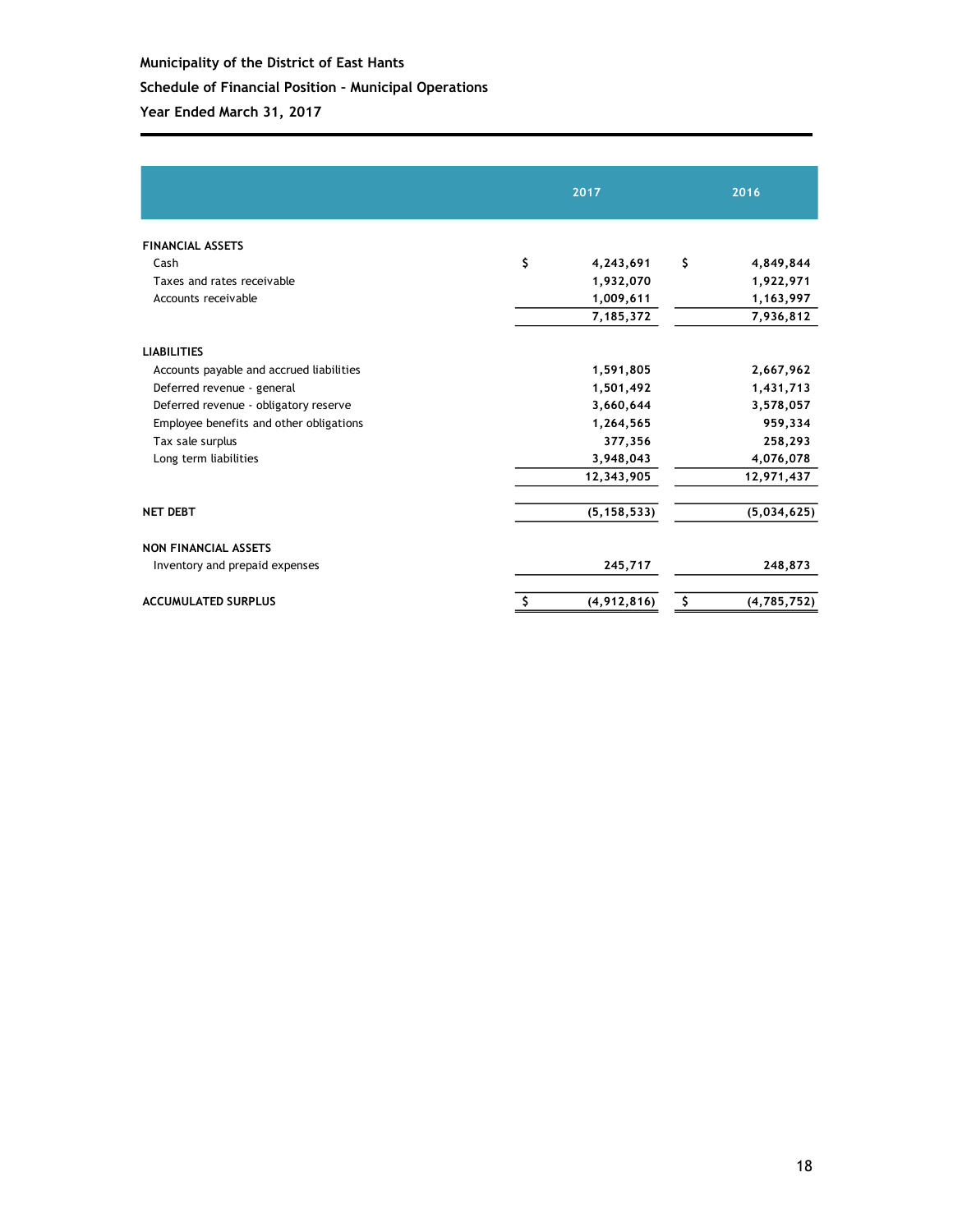# **Municipality of the District of East Hants Schedule of Current Fund Operations – Water Utility**

|                                        |    | 2017<br><b>Budget</b><br>(Unaudited) | 2017<br><b>Actual</b> |            |     | 2016<br><b>Actual</b> |  |
|----------------------------------------|----|--------------------------------------|-----------------------|------------|-----|-----------------------|--|
| Revenue                                | S. | 2,279,243                            | \$.                   | 2,323,428  | \$. | 2,268,286             |  |
| <b>Expenses</b>                        |    |                                      |                       |            |     |                       |  |
| Operating                              |    | 1,812,709                            |                       | 1,617,908  |     | 1,622,068             |  |
| Interest on debt                       |    | 218,082                              |                       | 218,082    |     | 227,531               |  |
| Amortization expense                   |    | 353,833<br>354,329                   |                       |            |     | 342,114               |  |
|                                        |    | 2,384,624                            |                       | 2,190,319  |     | 2,191,713             |  |
| <b>Net Revenue</b>                     |    | (105, 381)                           |                       | 133,109    |     | 76,573                |  |
| <b>Transfers and Financing</b>         |    |                                      |                       |            |     |                       |  |
| Principal debt payment                 |    | 212,115                              |                       | 212,114    |     | 204,210               |  |
| Transfer from Obligatory Water Reserve |    | (175,000)                            |                       | (105, 295) |     |                       |  |
| Transfer to capital                    |    |                                      |                       |            |     | 27,853                |  |
|                                        |    | 37,115                               |                       | 106,819    |     | 232,063               |  |
| <b>Change in Fund Balance</b>          |    | (142, 496)                           |                       | 26,290     |     | (155, 490)            |  |
| <b>Opening Fund Balance</b>            |    | 1,037,690                            |                       | 882,200    |     | 1,037,690             |  |
| <b>Closing Fund Balance</b>            | \$ | 895,194                              | \$                    | 908,490    | \$  | 882,200               |  |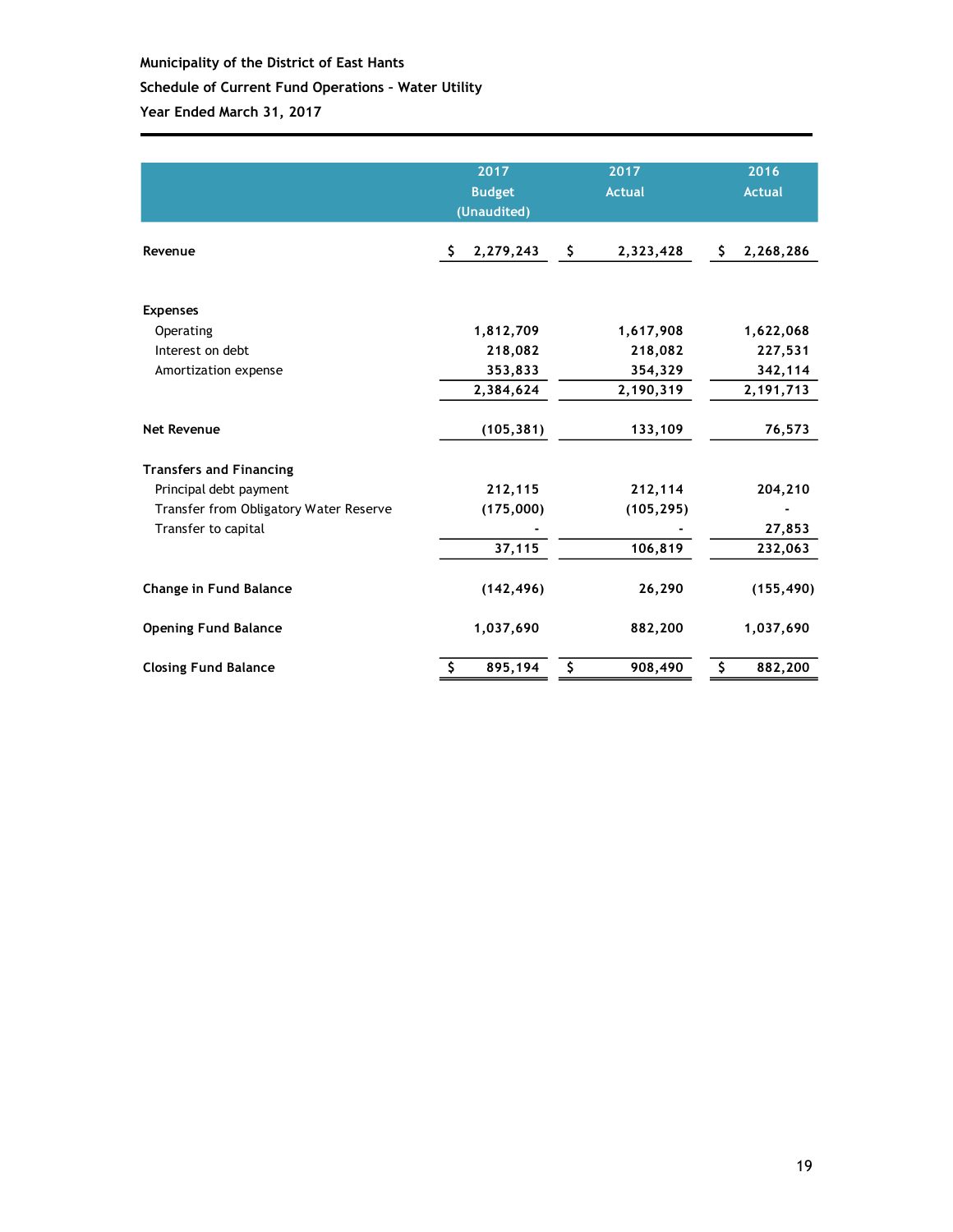# **Municipality of the District of East Hants Schedule of Financial Position – Water Utility Year Ended March 31, 2017**

|                                          | 2017          | 2016 |           |  |
|------------------------------------------|---------------|------|-----------|--|
| <b>FINANCIAL ASSETS</b>                  |               |      |           |  |
| Cash                                     | \$<br>394,028 | \$   | 377,779   |  |
| Water rates receivable                   | 587,527       |      | 548,215   |  |
| Accounts receivable                      | 36,540        |      | 74,402    |  |
|                                          | 1,018,095     |      | 1,000,396 |  |
| <b>LIABILITIES</b>                       |               |      |           |  |
| Accounts payable and accrued liabilities | 88,815        |      | 97,897    |  |
| Deferred revenue - general               | 35,447        |      | 37,854    |  |
|                                          | 124,262       |      | 135,751   |  |
| <b>NET ASSETS</b>                        | 893,833       |      | 864,645   |  |
| NON FINANCIAL ASSETS                     |               |      |           |  |
| Inventory and prepaid expenses           | 14,657        |      | 17,555    |  |
| <b>ACCUMULATED SURPLUS</b>               | \$<br>908,490 | \$   | 882,200   |  |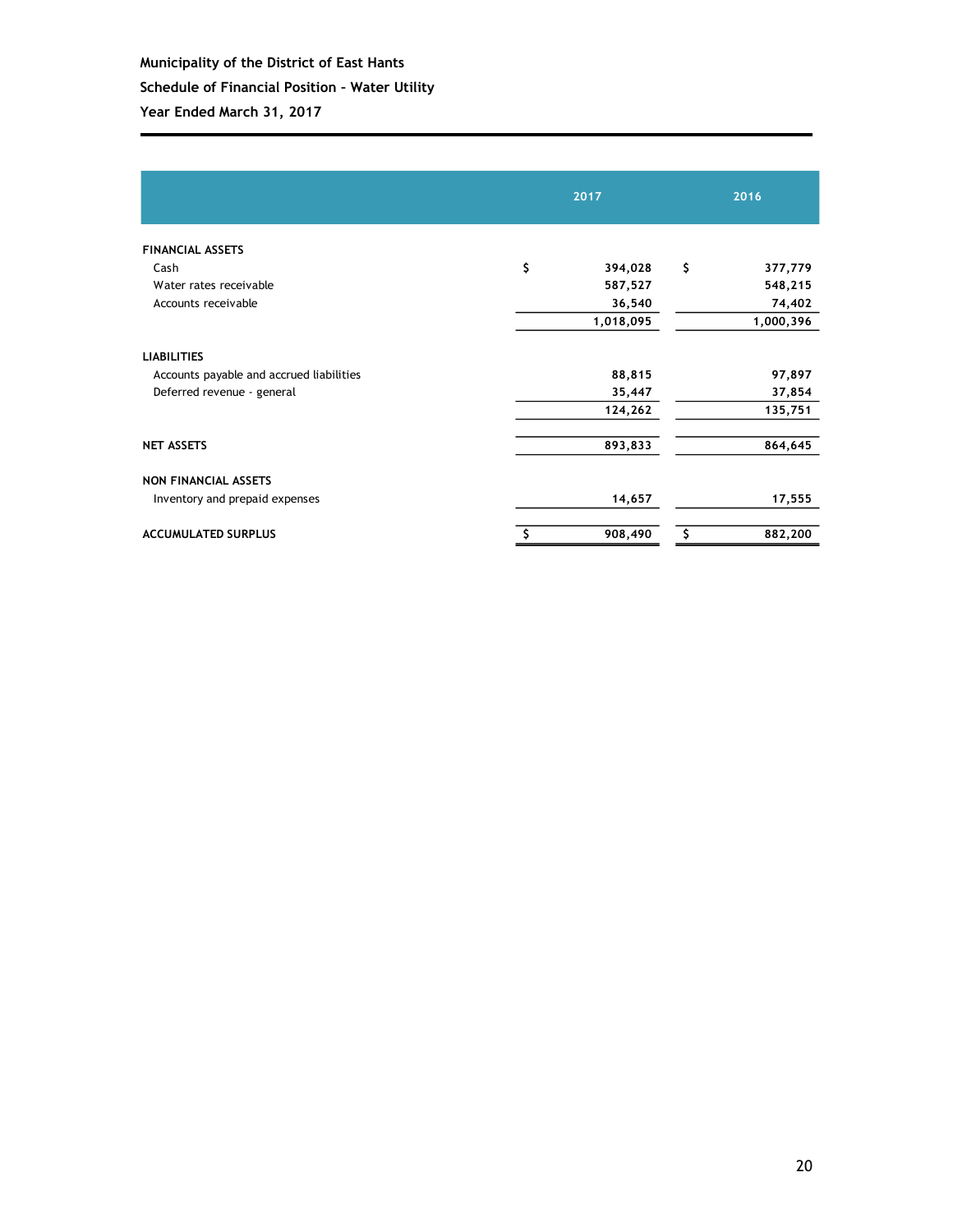# **Schedule of Capital Fund Operations – Municipal Operations**

|                                             | 2017          | 2016          |
|---------------------------------------------|---------------|---------------|
|                                             | <b>Actual</b> | <b>Actual</b> |
|                                             |               |               |
| Revenue                                     |               |               |
| Government grants                           | \$<br>229,293 | \$<br>320,140 |
| Development and other contributions applied | 394,841       | 58,930        |
|                                             | 624,134       | 379,070       |
| <b>Expenses</b>                             |               |               |
| General government services                 | 275,572       | 276,684       |
| Protective services                         | 62,394        | 62,394        |
| <b>Transportation services</b>              | 1,032,140     | 1,024,807     |
| Environmental health services               | 795,468       | 796,239       |
| Environmental development services          | (293, 632)    | (94, 964)     |
| Recreation and cultural services            | 49,291        | 49,291        |
|                                             | 1,921,233     | 2,114,451     |
| <b>Net</b>                                  | (1, 297, 099) | (1,735,381)   |
| <b>Financing and Transfers</b>              |               |               |
| Principal payments                          | (1, 361, 669) | (1, 461, 702) |
| Transfers from reserves                     | (460, 261)    | (1,071,727)   |
| Transfers from operations                   | (273, 605)    | (151, 386)    |
|                                             | (2,095,535)   | (2,684,815)   |
| <b>Change in Fund Balance</b>               | 798,436       | 949,434       |
| <b>Opening Fund Balance</b>                 | 52,717,691    | 51,768,257    |
| <b>Closing Fund Balance (Note 12)</b>       | \$53,516,127  | \$52,717,691  |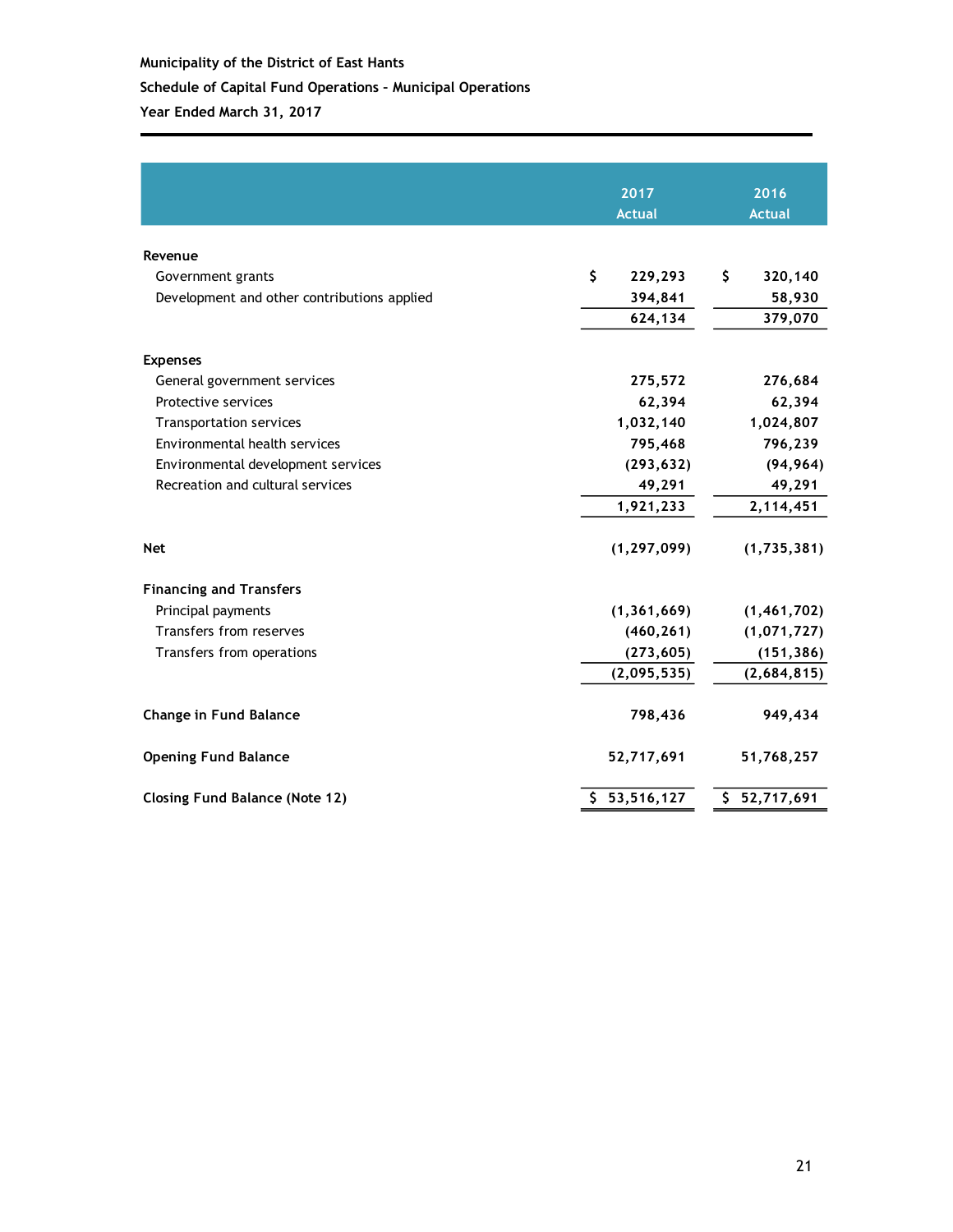# **Schedule of Financial Position – Municipal Capital Fund**

|                                          | 2017             | 2016 |              |  |
|------------------------------------------|------------------|------|--------------|--|
| <b>FINANCIAL ASSETS</b>                  |                  |      |              |  |
| Accounts receivable                      | \$<br>129,556    | \$   | 269,650      |  |
|                                          | 129,556          |      | 269,650      |  |
| <b>LIABILITIES</b>                       |                  |      |              |  |
| <b>Bank Indebtedness</b>                 | 288,137          |      | 618,461      |  |
| Accounts payable and accrued liabilities | 157,632          |      | 116,699      |  |
| Deferred revenue - general               | 11,246           |      | 9,636        |  |
| Net long term liabilities                | 22,530,967       |      | 23,612,636   |  |
|                                          | 22,987,982       |      | 24,357,432   |  |
| <b>NET DEBT</b>                          | (22, 858, 426)   |      | (24,087,782) |  |
| <b>NON FINANCIAL ASSETS</b>              |                  |      |              |  |
| Tangible capital assets                  | 75,098,580       |      | 75,847,972   |  |
| Work in progress                         | 1,275,973        |      | 957,501      |  |
|                                          | 76,374,553       |      | 76,805,473   |  |
| <b>ACCUMULATED SURPLUS</b>               | \$<br>53,516,127 | \$   | 52,717,691   |  |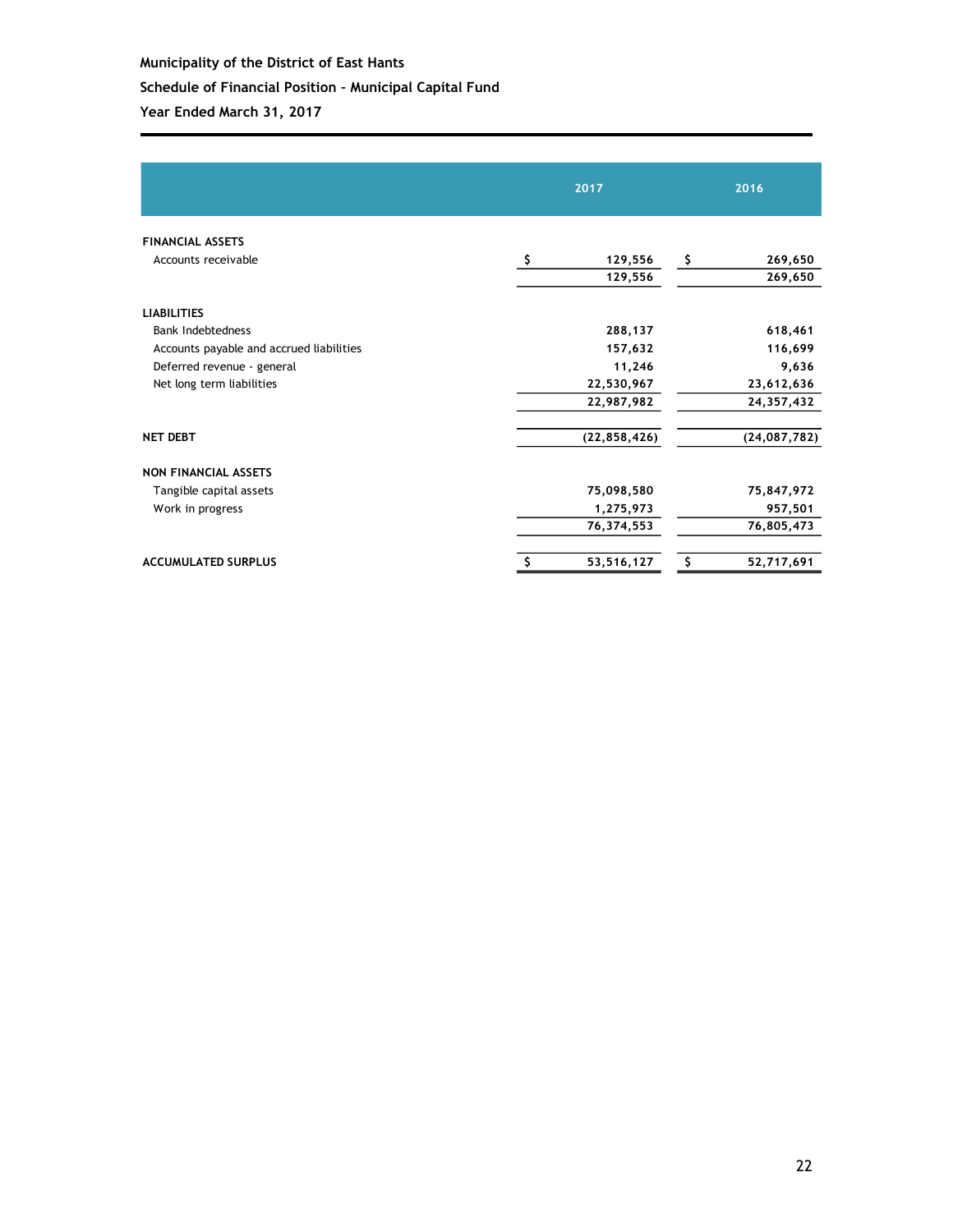# **Municipality of the District of East Hants Schedule of Reserve Operations**

|                                              | 2017               | 2016                   |
|----------------------------------------------|--------------------|------------------------|
|                                              | <b>Actual</b>      | <b>Actual</b>          |
|                                              |                    |                        |
| Revenue                                      |                    |                        |
| Investment income                            | \$<br>156,231      | \$<br>148,531          |
| Non Governmental Grants                      |                    | 24,401                 |
| Government grants                            | 783,553<br>939,784 | 1,000,960<br>1,173,892 |
|                                              |                    |                        |
| Net Transfers From/To Other Funds            |                    |                        |
| <b>Transfers from Current Fund</b>           | (1, 409, 558)      | (1,775,583)            |
| <b>Transfers to Capital Fund</b>             | 460,261            | 1,071,727              |
|                                              | (949, 297)         | (703, 856)             |
|                                              |                    |                        |
| Net Change in Reserve Funds                  | 1,889,081          | 1,877,747              |
| <b>Opening Reserve Fund Balance</b>          | 17,222,894         | 15,345,147             |
| Closing Reserve Fund Balance (Note 12)       | \$<br>19,111,974   | \$<br>17,222,894       |
|                                              |                    |                        |
| Analyzed as follows:                         |                    |                        |
| Reserves set aside for specific purposes     |                    |                        |
| <b>Operating Contingencies/Surplus</b>       | \$<br>3,308,689    | \$<br>3,008,931        |
| <b>Solid Waste Diversion Operations</b>      | 13,445             | 43,000                 |
| <b>General Government</b>                    | 942,871            | 875,441                |
| Solid Waste Management Facilities/Equipment  | 1,589,613          | 1,425,145              |
| Office Equipment                             | 272,019            | 215,588                |
| Computer Hardware/Software                   | 298,908            | 205,829                |
| Pool Building and Equipment                  | 446,841            | 750,299                |
| <b>Transportation and Equipment</b>          | 1,040,046          | 953,528                |
| Recreation and Leisure                       | 71,351             | 16,351                 |
| <b>Emergency Measures</b>                    | 194,899            | 184,899                |
| Passenger Vehicles                           | 156,702            | 164,750                |
| <b>Gas Tax Excess</b>                        | 1,823,067          | 1,693,318              |
| <b>Resource Center</b>                       | 160,000            | 140,000                |
| Industrial Park Land Development (fr Sales)  | 1,087,553          | 607,449                |
| Landfill Closure/Post Closure Costs          | 285,236            | 276,625                |
| <b>District Beautification Funds</b>         | 12,106             | 31,989                 |
| <b>Emergency Grant Fund-Fire Departments</b> | 541,943            | 322,360                |
| Tourism Grant Fund/Capital                   | 127,113            | 123,695                |
| Economic Development Operations              | 151,040            | 188,248                |
| <b>District Recreation Grant Fund</b>        | 263,917            | 230,421                |
| Tourism Economic Development Fund            | 120,000            | 90,000                 |
| Rural Economic Development Fund              | 207,787            | 177,787                |
| <b>CSR Contingencies</b>                     | 1,588,482          | 1,395,001              |
| <b>Lights Communities</b>                    | 146,126            | 131,751                |
| Lights Other Surplus                         | 128,335            | 114,864                |
| Corridor Fire Protection System              | 1,230,873          | 1,243,200              |
| Sportsplex                                   | 67,889             | 30,383                 |
| Sewer System                                 | 119,056            | 169,531                |
| Sidewalks Excess Debenture/Operations        | 286,890            | 234,776                |
| East Hants Water system                      | 2,429,177          | 2,177,735              |
|                                              | \$<br>19,111,974   | \$<br>17,222,894       |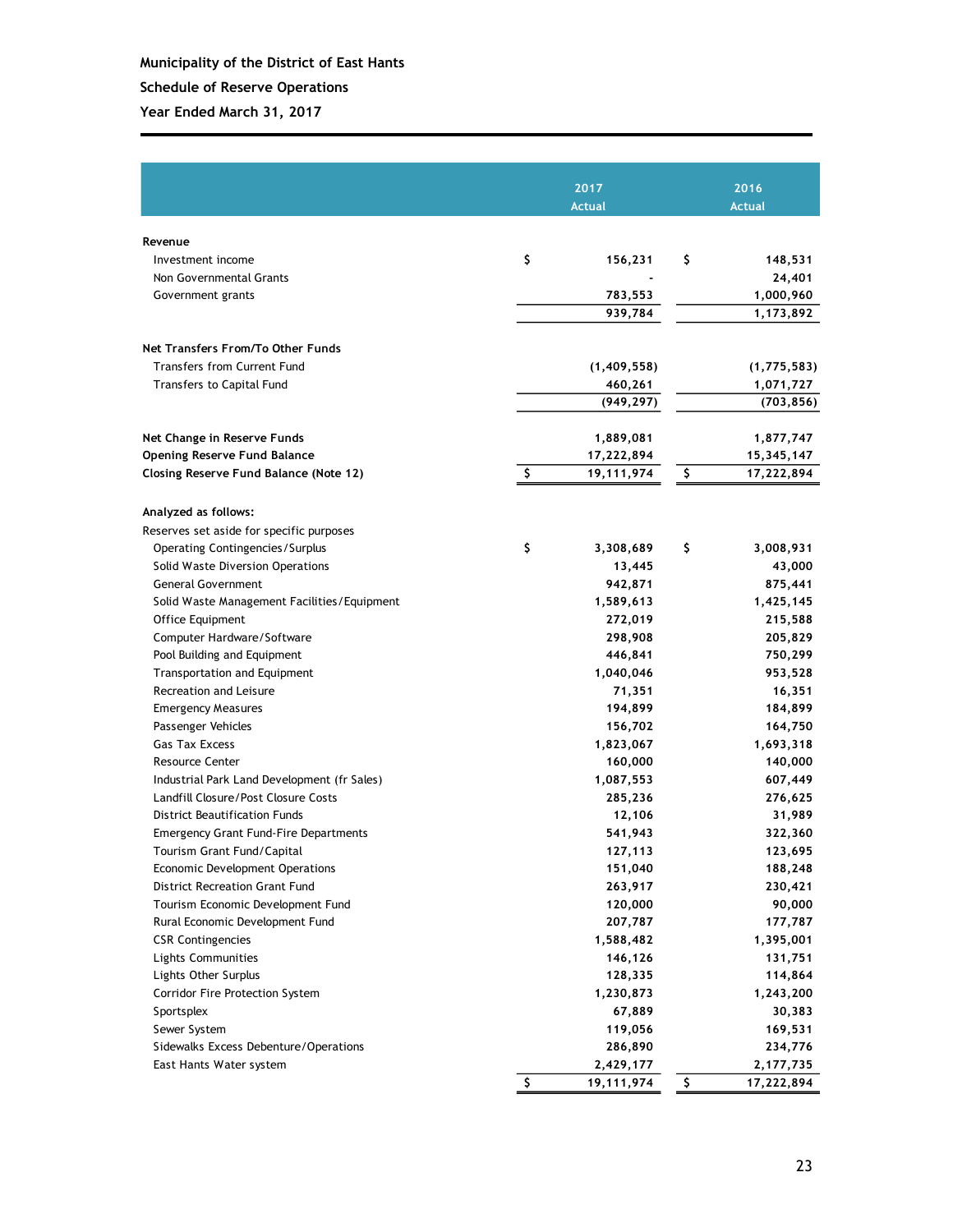# **Municipality of the District of East Hants Schedule of Financial Position – Reserves Fund Year Ended March 31, 2017**

|                                 | 2017                     | 2016                     |  |  |
|---------------------------------|--------------------------|--------------------------|--|--|
| <b>FINANCIAL ASSETS</b><br>Cash | 19,111,974<br>19,111,974 | 17,222,894<br>17,222,894 |  |  |
| <b>ACCUMULATED SURPLUS</b>      | 19,111,974               | 17,222,894               |  |  |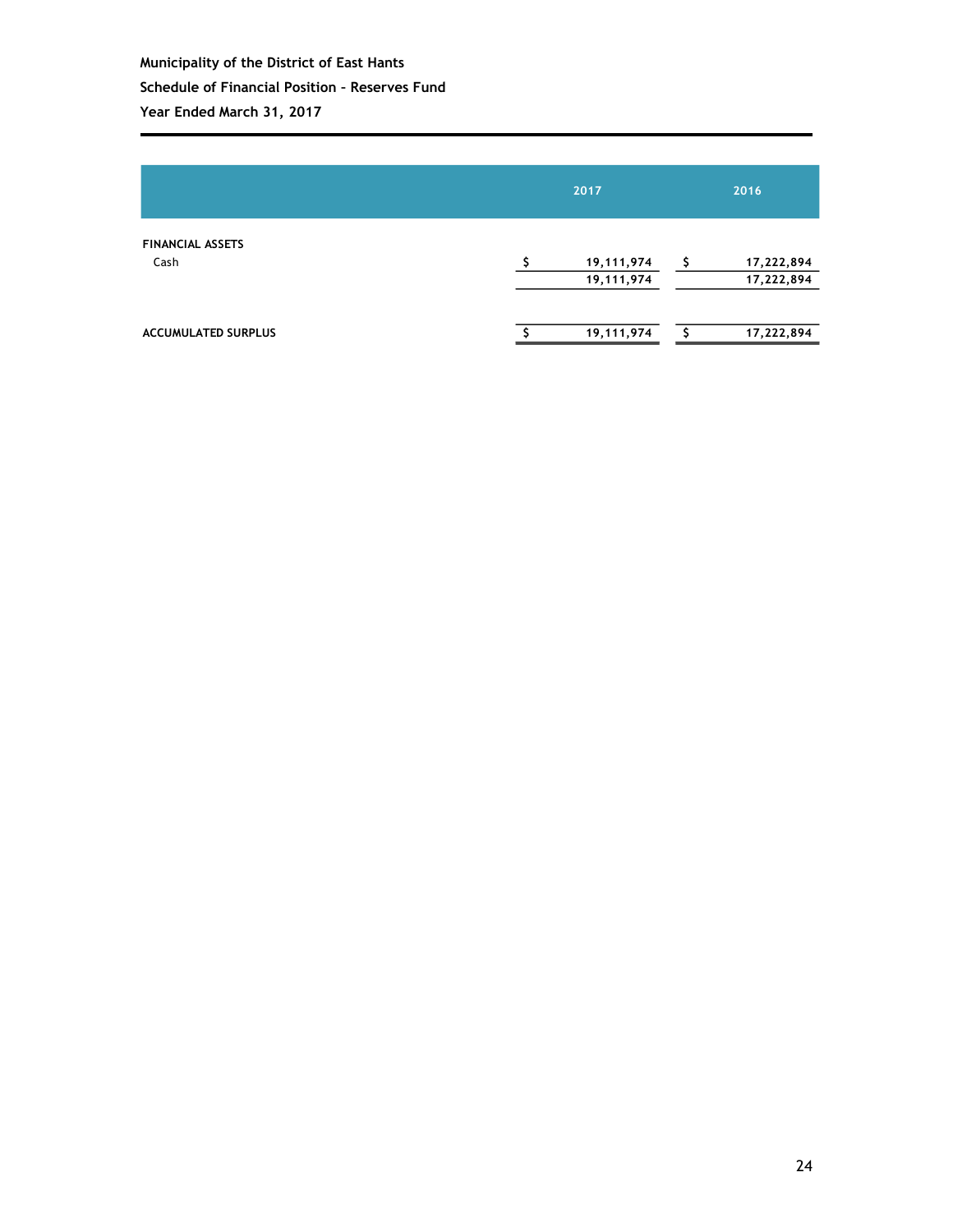#### **Reconciliation of the Financial Plan to the PSAS Budget**

|                                             | <b>Financial Plan</b><br><b>General</b> | <b>Financial Plan</b><br><b>Utility</b> | Amortization<br>(TCA) | <b>Financial Plan</b><br><b>Capital</b> | <b>Transfers</b><br><b>Reserves</b> | <b>Debt Charges</b><br><b>Principal</b> | <b>Elimination</b><br><b>Entries</b> | <b>PSAS</b><br><b>Budget</b> |
|---------------------------------------------|-----------------------------------------|-----------------------------------------|-----------------------|-----------------------------------------|-------------------------------------|-----------------------------------------|--------------------------------------|------------------------------|
| <b>REVENUE</b>                              |                                         |                                         |                       |                                         |                                     |                                         |                                      |                              |
| Taxes                                       | \$25,608,263                            | S.                                      | S                     | \$                                      | S                                   | S                                       |                                      | 25,608,263<br>S.             |
| Water utility                               |                                         | 2,279,243                               |                       |                                         |                                     |                                         | (577, 158)                           | 1,702,085                    |
| Grants in lieu of taxes                     | 180,165                                 |                                         |                       |                                         |                                     |                                         |                                      | 180,165                      |
| Sale of services                            | 914,515                                 |                                         |                       |                                         |                                     |                                         |                                      | 914,515                      |
| Other revenue from own sources              | 1,596,716                               |                                         |                       |                                         |                                     |                                         | (831, 250)                           | 765,466                      |
| Unconditional transfers from other          | 179,300                                 |                                         |                       |                                         |                                     |                                         |                                      | 179,300                      |
| Conditional transfers from government       | 249,706                                 |                                         |                       |                                         |                                     |                                         |                                      | 249,706                      |
| Government grants                           |                                         |                                         |                       | 1,012,845                               |                                     |                                         |                                      | 1,012,845                    |
| Development and other contributions applied | 19,000                                  |                                         |                       | 394,841                                 |                                     |                                         |                                      | 413,841                      |
| Other transfers                             | 400,000                                 |                                         |                       |                                         |                                     |                                         | (400,000)                            |                              |
| Transfers from reserves (capital/operating) |                                         | 175,000                                 |                       |                                         |                                     |                                         |                                      | 175,000                      |
| Total revenue                               | 29, 147, 665                            | 2,454,243                               |                       | 1,407,686                               |                                     | $\sim$                                  | (1,808,408)                          | 31,201,186                   |
| <b>EXPENSES</b>                             |                                         |                                         |                       |                                         |                                     |                                         |                                      |                              |
| General government services                 | 5,986,828                               |                                         | 275,572               |                                         |                                     |                                         | (495, 039)                           | 5,767,361                    |
| Protective services                         | 7,366,793                               |                                         | 62,394                |                                         |                                     |                                         | (577, 158)                           | 6,852,029                    |
| <b>Education services</b>                   | 4,860,710                               |                                         |                       |                                         |                                     |                                         |                                      | 4,860,710                    |
| Social Services                             | 74,000                                  |                                         |                       |                                         |                                     |                                         |                                      | 74,000                       |
| <b>Transportation services</b>              | 1,096,613                               |                                         | 1,032,141             |                                         |                                     |                                         |                                      | 2,128,754                    |
| Environmental health services               | 4,567,087                               |                                         | 795,468               |                                         |                                     |                                         | (506, 918)                           | 4,855,637                    |
| Water utility                               |                                         | 2,384,624                               |                       |                                         |                                     |                                         | (119, 681)                           | 2,264,943                    |
| Environmental development services          | 1,618,221                               |                                         | 171,609               |                                         |                                     |                                         |                                      | 1,789,830                    |
| Landfill closure/post closure costs         |                                         |                                         |                       |                                         |                                     |                                         |                                      |                              |
| Recreation and cultural services            | 1,887,758                               |                                         | 49,291                |                                         |                                     |                                         | (109, 612)                           | 1,827,437                    |
| Transfer to capital                         | 165,000                                 |                                         |                       |                                         | (165,000)                           |                                         |                                      |                              |
| Debt charges - principal payment            | 1,337,591                               | 212,115                                 |                       | (1, 361, 669)                           |                                     | (188, 037)                              |                                      |                              |
| Transfer to reserves (capital/operating)    | 187,064                                 |                                         |                       |                                         | (187,064)                           |                                         |                                      |                              |
| Total expenses                              | 29, 147, 665                            | 2,596,739                               | 2,386,475             | (1, 361, 669)                           | (352, 064)                          | (188, 037)                              | (1,808,408)                          | 30,420,701                   |
| Surplus (Deficit)                           |                                         | (142, 496)                              | \$(2,386,475)         | 2,769,355                               | 352,064                             | 188,037                                 |                                      | \$<br>780,485                |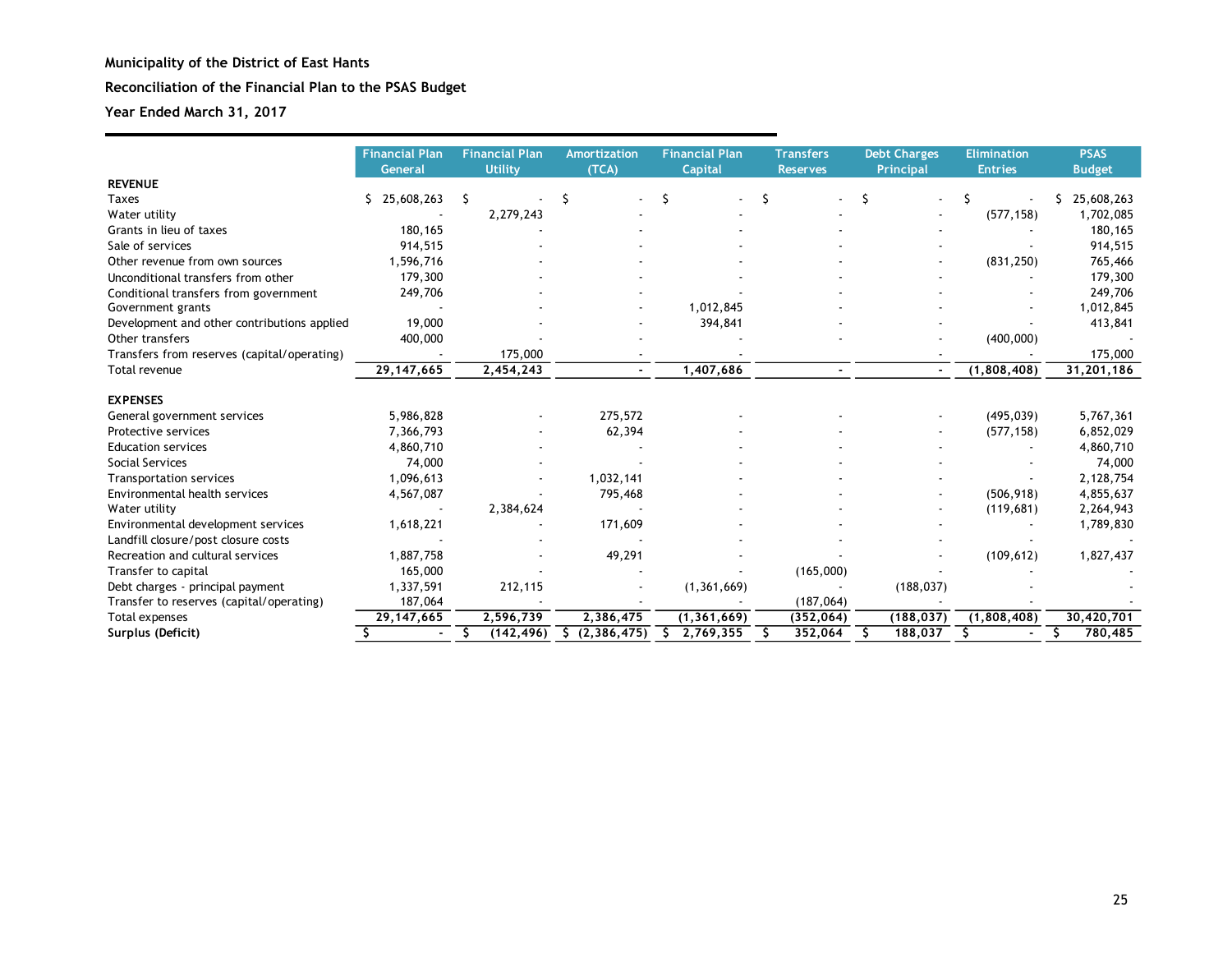**Municipality of the District of East Hants Consolidated Schedule of Operations by Function**

**Year Ended March 31, 2017**

|                                                             | *General<br>Government | <b>Protective</b><br><b>Services</b> | <b>Transportation</b><br><b>Services</b>                                                    | Env. Health<br><b>Services</b> | Env.<br><b>Developmnt</b><br><b>Services</b> | <b>Other</b>                 |
|-------------------------------------------------------------|------------------------|--------------------------------------|---------------------------------------------------------------------------------------------|--------------------------------|----------------------------------------------|------------------------------|
|                                                             |                        |                                      |                                                                                             |                                |                                              |                              |
| <b>REVENUE</b>                                              |                        |                                      |                                                                                             |                                |                                              |                              |
| Property taxes                                              | \$20,514,132           | $$2,454,314$ $$$                     | 80,785                                                                                      | $$2,291,347$ \$                |                                              | $\zeta$                      |
| Grants in lieu of taxes                                     | 176,363                |                                      |                                                                                             | 11,767                         |                                              |                              |
| Sale of services                                            | 304,302                |                                      |                                                                                             | 447,742                        | 15,415                                       |                              |
| Other revenue from own sources                              | 1,221,427              | 110,474                              |                                                                                             | 193,069                        | 96,436                                       | 156,231                      |
| Unconditional transfers from other governments              | 111,593                |                                      |                                                                                             | 75,128                         |                                              |                              |
| Conditional transfers from federal or provincial government | 11,237                 |                                      |                                                                                             | 90,761                         | 2,180                                        |                              |
| Government grants                                           |                        |                                      |                                                                                             |                                |                                              | 1,012,845                    |
| Development and other contributions applied                 |                        |                                      |                                                                                             | 3,457                          |                                              | 394,841                      |
| Other transfers                                             |                        |                                      |                                                                                             | 178,756                        |                                              |                              |
| Water utility                                               |                        |                                      |                                                                                             |                                |                                              |                              |
| <b>Elimination Entries</b>                                  | (816, 503)             |                                      |                                                                                             | (178, 756)                     |                                              |                              |
| Total revenue                                               | 21,522,551             | 2,564,788                            | 80,785                                                                                      | 3,113,271                      | 114,031                                      | 1,563,917                    |
| <b>EXPENSES</b>                                             |                        |                                      |                                                                                             |                                |                                              |                              |
| Salaries, wages and benefits                                | 2,547,573              | 293,616                              | $\overline{\phantom{a}}$                                                                    | 1,126,285                      | 884,117                                      |                              |
| Operating costs                                             | 2,895,413              | 6,953,189                            | 927,589                                                                                     | 2,881,580                      | 274,014                                      | 4,924,630                    |
| <b>Elimination Entries</b>                                  | (513, 872)             | (557, 852)                           |                                                                                             | (267, 859)                     |                                              |                              |
| Amortization                                                | 275,572                | 62,394                               | 1,032,141                                                                                   | 795,468                        | 171,609                                      |                              |
| Interest on long term debt                                  | 286,535                | 35,765                               | 263,738                                                                                     | 133,701                        | 132,621                                      |                              |
| Total expenses                                              | 5,491,221              | 6,787,112                            | 2,223,468                                                                                   | 4,669,175                      | 1,462,361                                    | 4,924,630                    |
| Net Gain on sale of TCA                                     |                        |                                      |                                                                                             |                                | 465,242                                      |                              |
| Surplus (Deficit)                                           | \$16,031,330           |                                      | $\frac{1}{2}$ (4,222,324) $\frac{1}{2}$ (2,142,683) $\frac{1}{2}$ (1,555,904) $\frac{1}{2}$ |                                |                                              | $(883,088)$ \$ $(3,360,713)$ |

\* General government includes revenues and expenses that cannot be attributed to a particular sector.